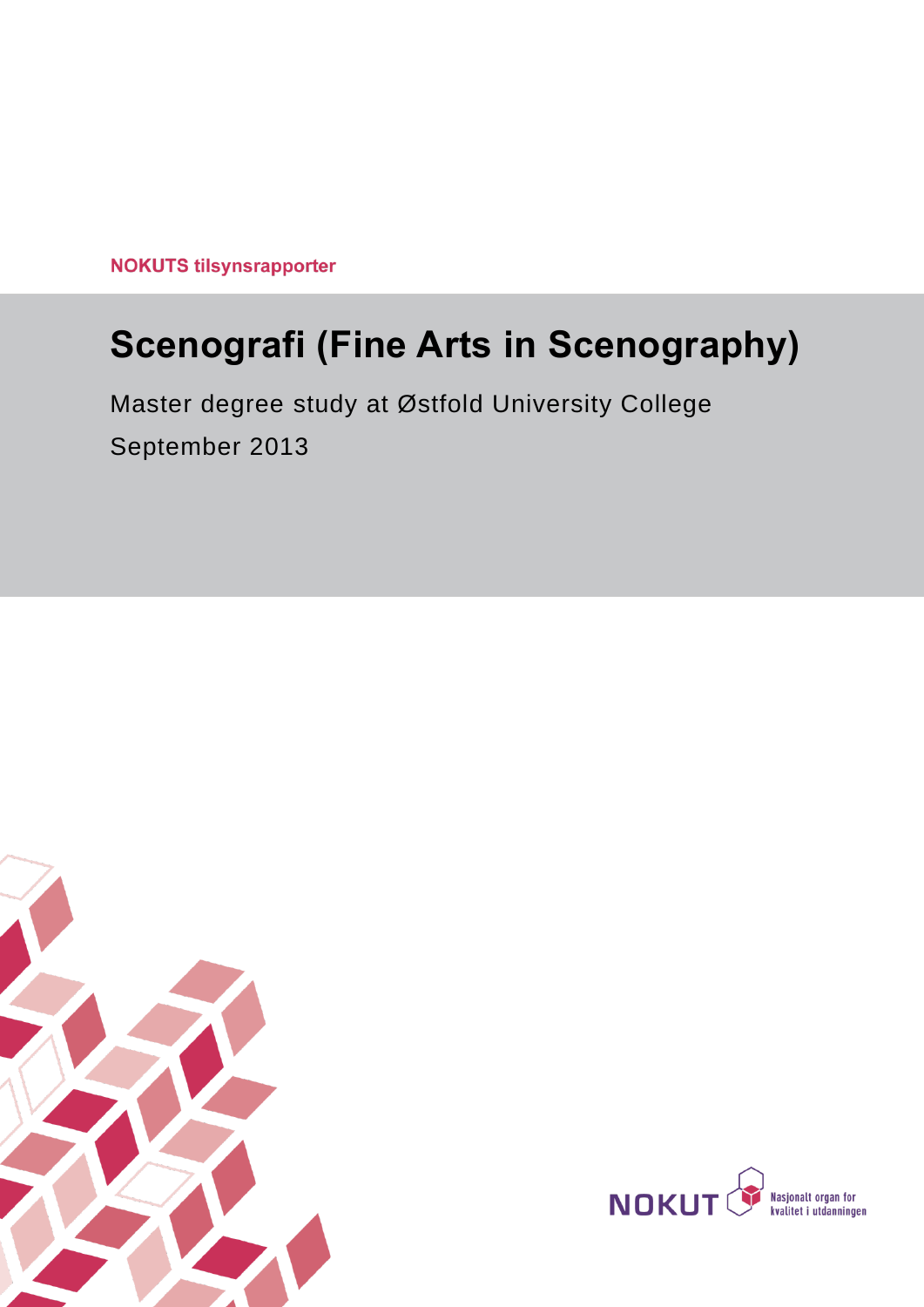| Institution:                      | Østfold University College                     |
|-----------------------------------|------------------------------------------------|
| Name of educational<br>provision: | Scenografi (Fine Arts in Scenography)          |
| Degree/Studiepoeng<br>(ECTS):     | Master degree study. 120 ECTS                  |
| Date of decision:                 | 1. October 2013                                |
| <b>Expert Committee:</b>          | Professor Sami Juhani Rintala, NTNU            |
|                                   | Scenograph Sidsel Bech, Bristol University, GB |
| Archive Number:                   | 13/151                                         |

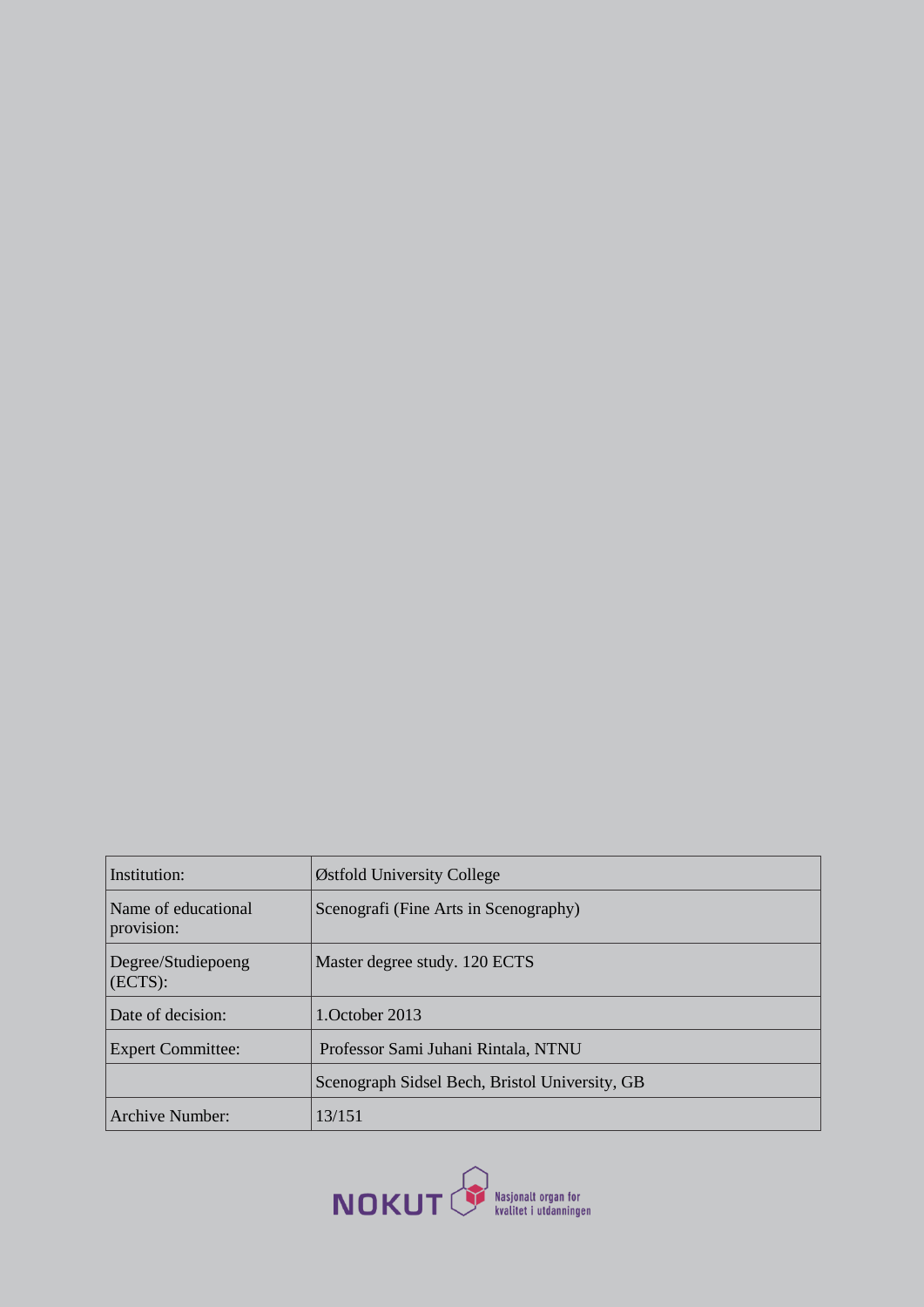# **Introduction**

The external quality assurance performed by NOKUT consists of evaluating the institution's quality assurance systems, accreditation of new provisions and revision of accredited provisions. Universities and university colleges have different self-accrediting powers. For an institution without selfaccrediting powers to establish a provision in a certain cycle an application must be made to NOKUT.

Hereby NOKUT presents the accreditation report of Master degree study of Fine Arts in Scenography at Østfold University College. The expert evaluation in this report is part of the accreditation process following Østfold University College's application for accreditation of Master degree study of Fine Arts in Scenography and Spatial Design submitted before the application deadline 1. February 2013. This report clearly indicates the extensive evaluation performed to ensure the educational quality of the planned educational provision.

The master degree study of Fine Arts in Scenography at Østfold University College fulfils NOKUT's conditions for accreditation and is accredited by resolution of  $30<sup>th</sup>$  September 2013

This decision does not have limited validity in time. NOKUT will however make a subsequent supervision of the educational provision within three years.

Oslo, 30<sup>th</sup> September 2013

TejiMeter

Terje Mørland Director General

Information on accreditation of educational provisions (in Norwegian):

[http://www.nokut.no/no/Laresteder/Akkreditering-av-studier-og-institusjoner/Akkreditering-av](http://www.nokut.no/no/Laresteder/Akkreditering-av-studier-og-institusjoner/Akkreditering-av-studietilbod/Korleis-sokje-akkreditering/)[studietilbod/Korleis-sokje-akkreditering/](http://www.nokut.no/no/Laresteder/Akkreditering-av-studier-og-institusjoner/Akkreditering-av-studietilbod/Korleis-sokje-akkreditering/)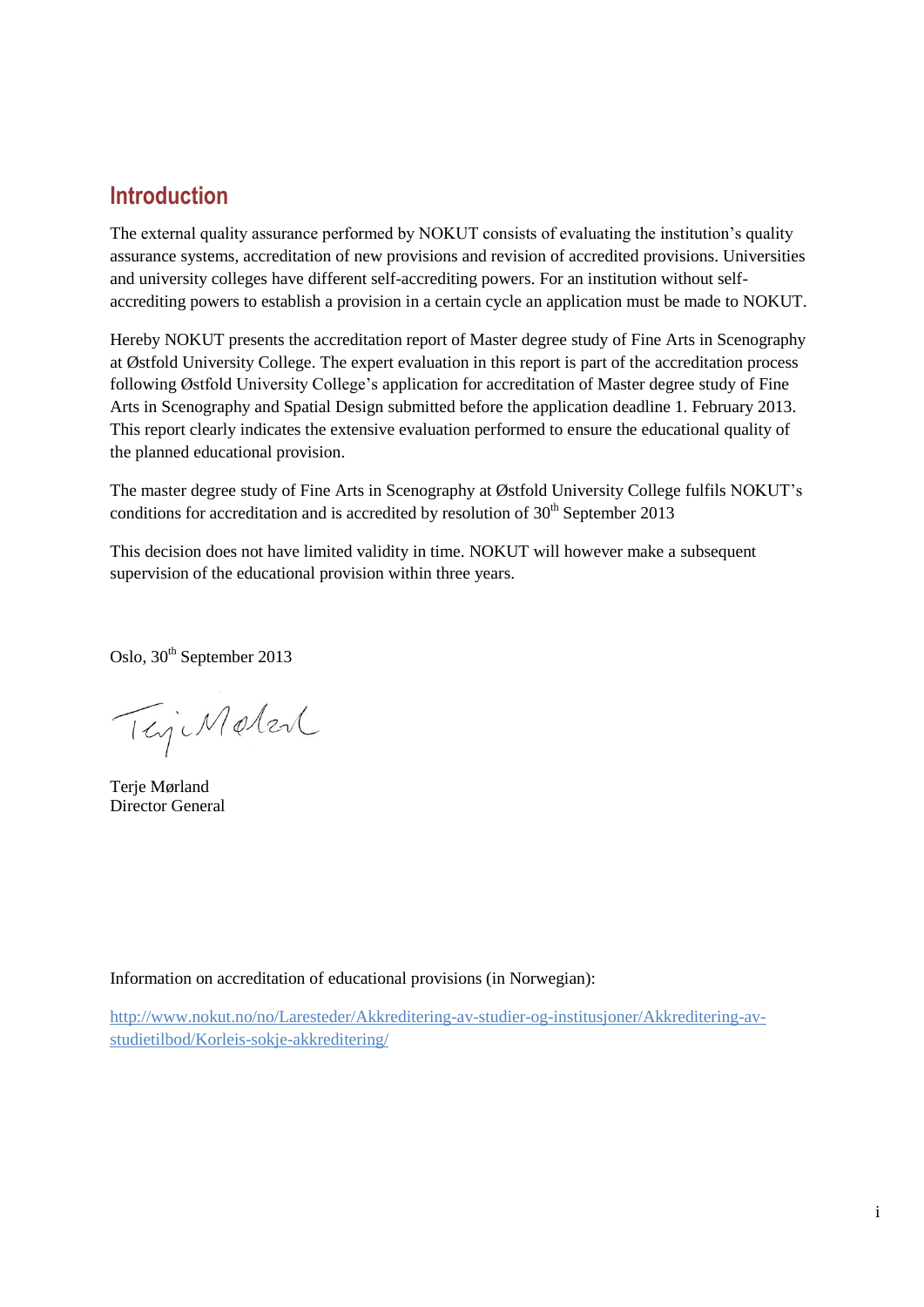# **Contents**

| 1                |     |  |  |  |
|------------------|-----|--|--|--|
| $\boldsymbol{2}$ |     |  |  |  |
| 3                |     |  |  |  |
| 4                |     |  |  |  |
|                  | 4.1 |  |  |  |
|                  | 4.2 |  |  |  |
|                  | 4.3 |  |  |  |
|                  | 4.4 |  |  |  |
| 5                |     |  |  |  |
| 6                |     |  |  |  |
| 7                |     |  |  |  |
|                  | 7.1 |  |  |  |
|                  | 7.2 |  |  |  |
| 8                |     |  |  |  |
| 9                |     |  |  |  |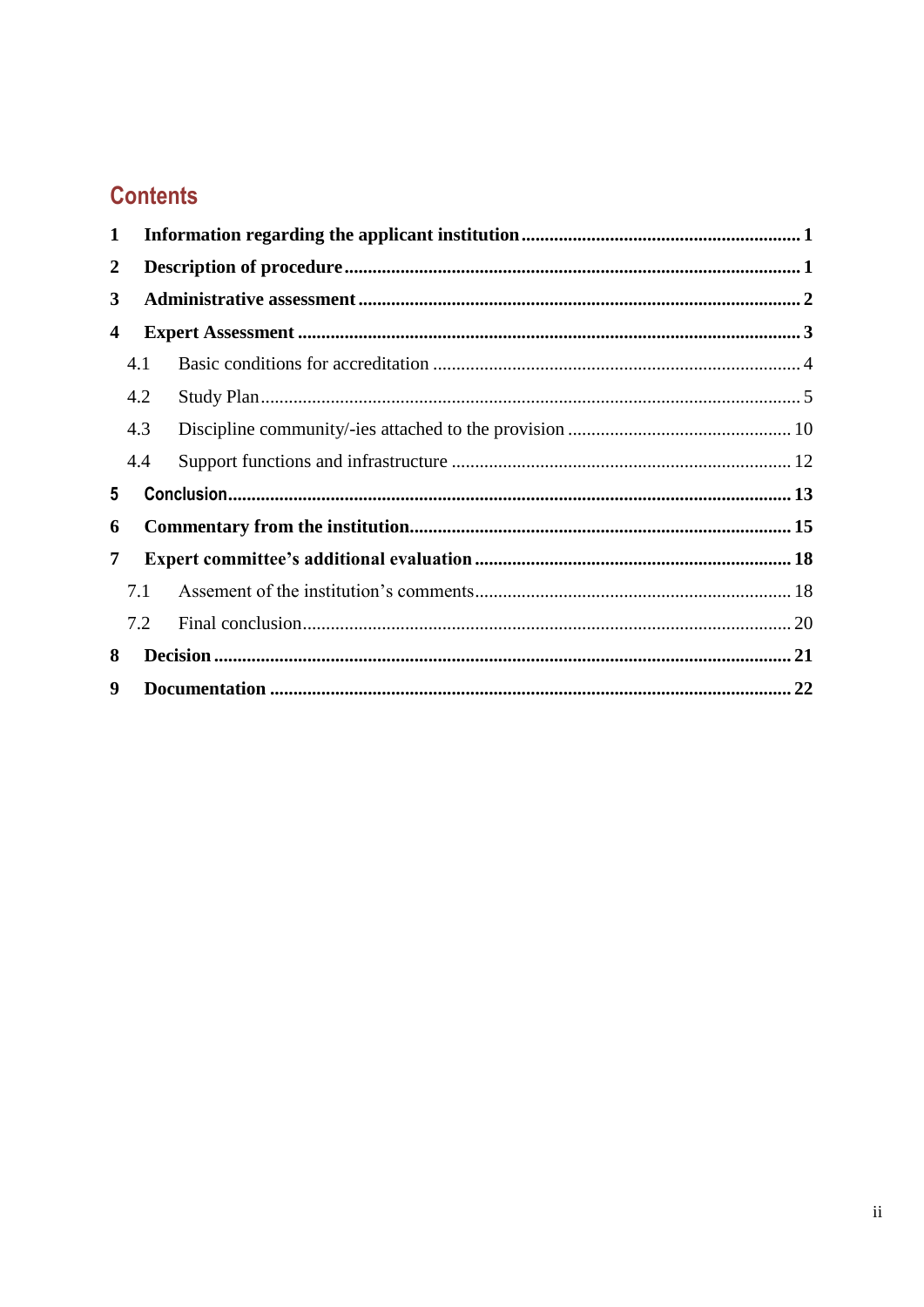# <span id="page-4-0"></span>**1 Information regarding the applicant institution**

Østfold University College offers 60 subjects of study in two regional cities - Halden and Fredrikstad. Østfold University College has approximately 4.500 students and 500 staff members. The University College offers a range of bachelor's degree programmes and a few master's degree programmes.

As a university college, Østfold University College does not have power of self-accreditation for educational provisions in the second and third cycle. The institution's quality assurance system was evaluated and approved in 2012. The following educational provisions at the institution have obtained accreditation from NOKUT (Norwegian title given):

- Master degree in «Organisasjon og ledelse», 120 ECTS (2003)
- Master degree in «Mangfold og inkludering i pedagogisk virksomhet», 120 ECTS (2003)
- Master degree in «Fremmedspråk i skolen», 120 ECTS (2008)
- Master degree in «Tverrfaglig samarbeid i helse- og sosialsektoren», 120 ECTS (2008)
- Master degree in «Psykososialt arbeid helse og sosialfaglig yrkespraksis», 120 ECTS (2011)
- Master degree in «Spesialpedagogikk», 120 ECTS (2013)
- Master degree in «Barnehagepedagogikk og småbarnsvitenskap (0-3 år)», 120 ECTS (2013)

Østfold University College applied for accreditation of Master Degree of Fine Arts in Scenography and spatial design, 120 ECTS by the application deadline of 1. September 2013.

# <span id="page-4-1"></span>**2 Description of procedure**

NOKUT makes an administrative assessment to ensure that all basic conditions for accreditation are fulfilled as expressed in the Regulation concerning NOKUT's supervision and control of the quality in Norwegian higher education.<sup>1</sup> (Hereafter referred to as the Quality Assurance Regulation on Higher Education.) For applications that have been approved administratively, NOKUT appoints external experts for the evaluation of the application. The external experts have declared that they are legally competent to perform an independent evaluation, and carry out their assignment in accordance with the mandate for expert assessment passed by NOKUT's board, and in accordance with the requirements for educational quality as determined by the Quality Assurance Regulation on Higher Education.

Following their assessment, the expert committee shall conclude either with a yes or no as to whether the quality of the educational provision complies with the requirements in the Quality Assurance Regulation on Higher Education. NOKUT also requests that the expert committee advise on further improvements of the educational provision. All criteria must be satisfactorily met before NOKUT accredits an educational provision.

<sup>&</sup>lt;sup>1</sup> http://www.lovdata.no/cgi-wift/Idles?doc=/sf/sf/sf-20110127-0297.html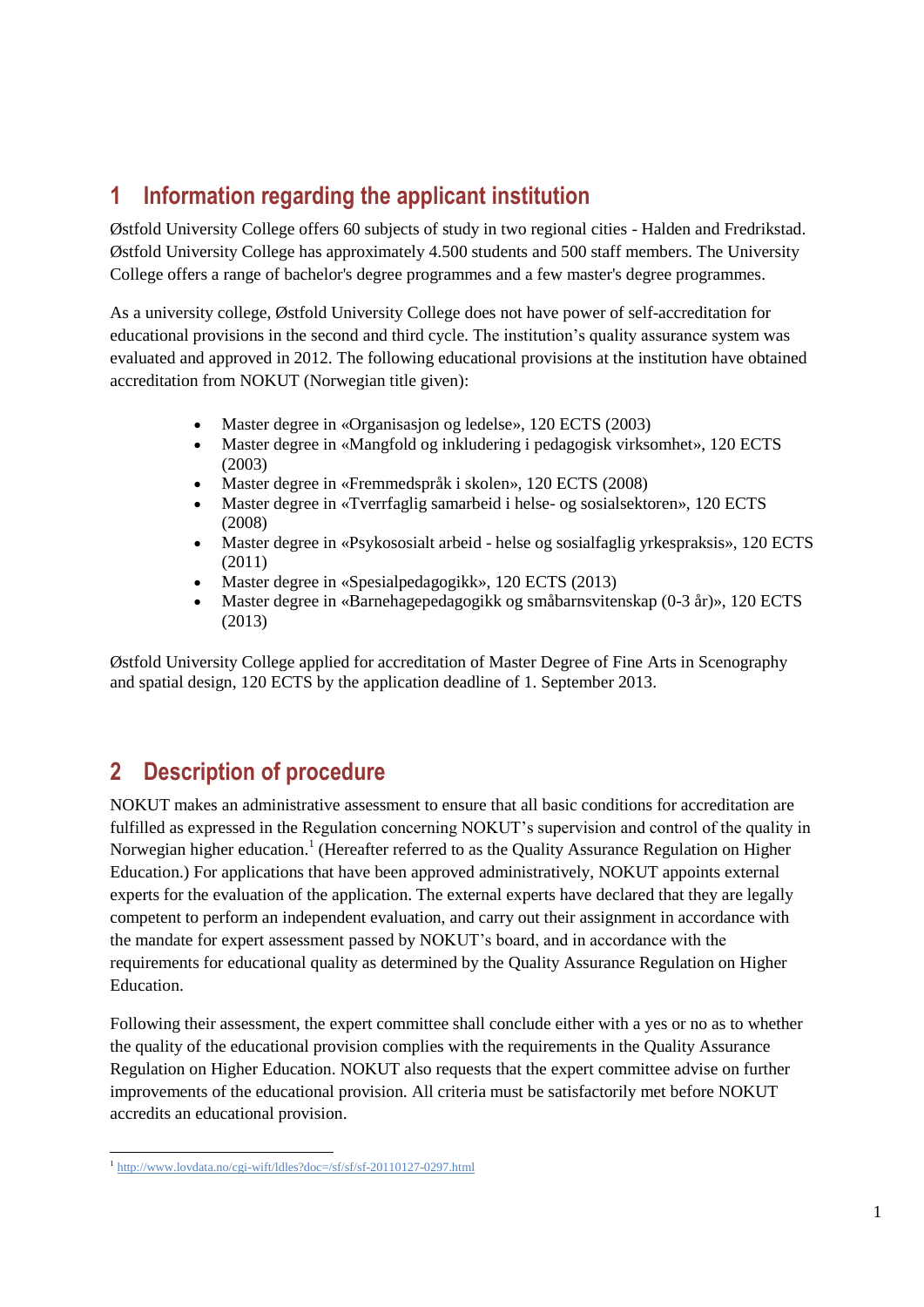If the conclusion reached by the expert committee is negative, the report is sent to the applicant institution, which is then given three weeks to comment. Thereafter NOKUT decides whether the comments should be sent to the committee for additional consideration. The committee is given two weeks to submit the revised assessment. The director general then reaches a final decision about accreditation.

The current report presents the accreditation process chronologically. As described above, the committee is free to change its conclusion on accreditation in the course of the process, and has in fact done so in this report. The final conclusion is found in part 7.

# <span id="page-5-0"></span>**3 Administrative assessment**

#### **Quality Assurance Regulation on Higher Education § 4-1: Basic conditions for accreditation**

- 1. Demands expressed in the Universities and Colleges Act concerning the following arrangements will be assessed:
	- a. Internal regulations and governance
	- b. Appeals Committee
	- c. Learning Environment Committee
	- d. Educational Plan
	- e. Diplomas and Diploma Supplement
	- f. Quality assurance system

#### NOKUT's assessment

The intention of this article is to make it clear and predictable what regulations in the University and Colleges Act (2002) that NOKUT supervises. Østfold University College offers accredited educational provision. Hence, it is presupposed that the demands expressed in the Universities and Colleges Act are fulfilled. Diploma supplement is evaluated as satisfactory by NOKUTs administration.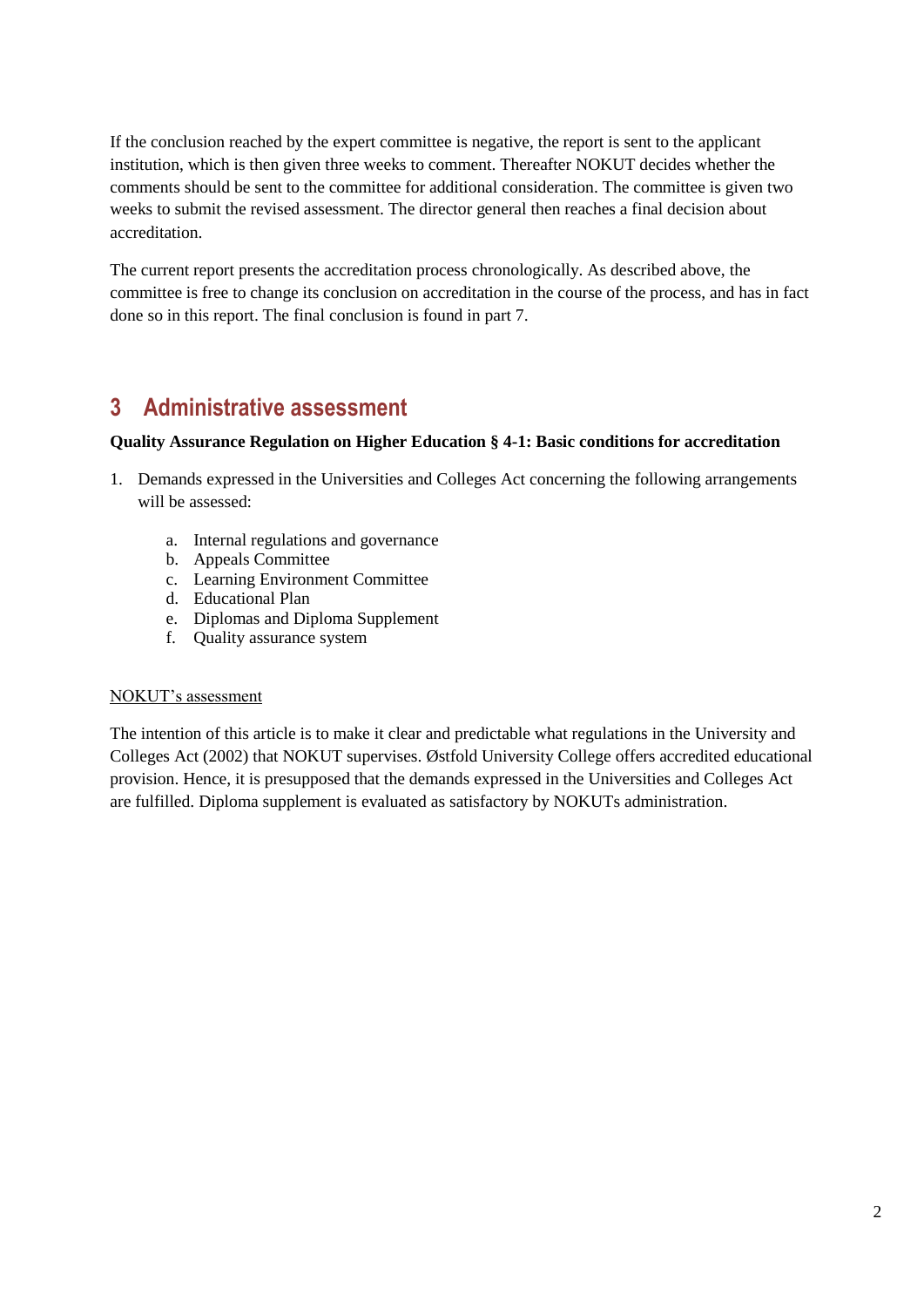# <span id="page-6-0"></span>**4 Expert Assessment**

This chapter is the expert committee's assessment. The term "we" refers to the expert committee as such. The number preceding each heading refers to the corresponding provision in the Quality Assurance Regulation on Higher Education.

# **Summary of the report**

Overall, we believe this application to be a strong, exciting and very relevant proposal for a new Master degree in Scenography. The document is well presented and carefully addresses the relevant issues. We recommend however that the provision should not be accredited at this point, and that the institution develops the application based on the recommendations in the report relating to the weaknesses that will be pointed out in what follows.

We have two considerable concerns with the overall document:

1. The title *Scenography and Spatial Design* is illustrative of the first concern. Throughout the document the terms 'Scenography' and 'Spatial Design' are widely applied (the use of the term Spatial Design is utilized throughout, albeit less frequently and at times appears to be an add-on with no clear subject outline and research field of its own). These terms can be said to be encompassing of each other and this proposal makes no effort to clarify and provide a distinction, so there is no clear rational between the use of the one or the other. This document will go on to suggest the use of only one term. This will create focus and outline more directly a field of study within which the candidates can strive to become masters of innovation at a high level. As should become clear in what follows, such focus, or transparency of intent, will enable the overall proposal to become stronger with only minor alterations.

We recommend the use of the term Scenography, and suggest that the degree is called Master's Degree in Scenography. (Master of fine Arts in Scenography).

2. The second concern is relating to the ability of the candidate to articulate their critical and theoretical position(s) outside of their practice.

Once the practice has been clearly focused and defined as Scenography (as outlined above), it is quite evident how the candidate will be in a strong position to develop and utilize relevant practical methods and partake in high standards of practice/research at a national and international level, and generally become practitioners with the potential to lead their field. However, it is less clear how the candidate will be in a position to articulate analytical and critical position(s) through methodologies outside of practice. We see not enough details relating to the critical reflection component in the portfolios. No academic or critical field has been defined.

We suggest simple changes or clarifications to the methods by which this degree will be critically contextualized; that to supplement the contemporary national and international contexts outlined in support of practice, some clarification be made as to how practice is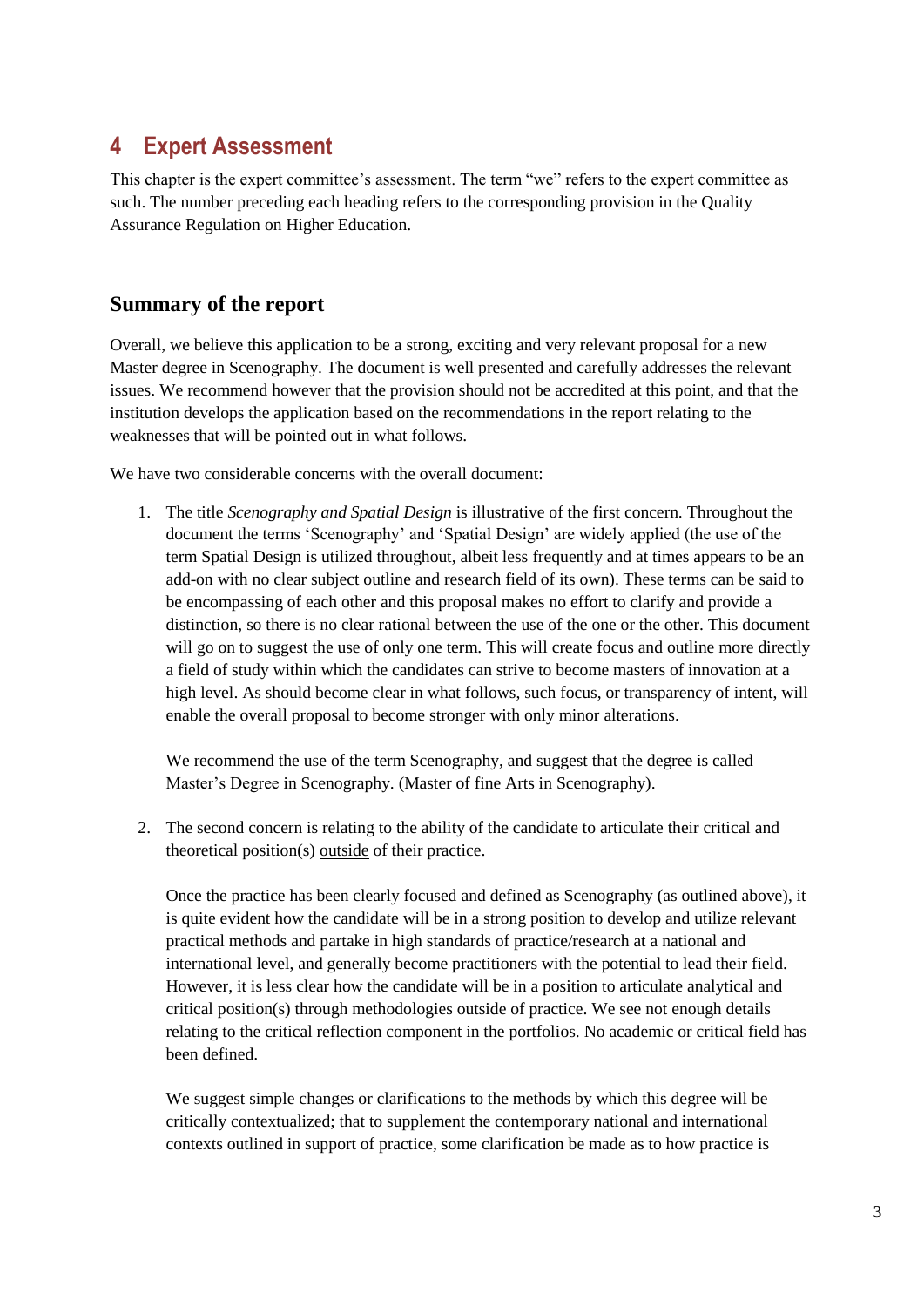research, and how the practice is theoretically underpinned. In the section *Litteratur*, a deeper articulation is made of the writings and theories of artists and scenographers whose work might influence the candidate's own investigations.

We will also ask that a clear definition be provided, of what is expected of a reflective text. verbal exam, and the critical reflection element of the dissertation project. As will become evident in what follows we will ask that the idea of the use of laboratories be articulated and explained. What is a Laboratory and how does this differ from an expert workshop?

# <span id="page-7-0"></span>*4.1 Basic conditions for accreditation*

#### **4.1.1 Demands expressed in the Universities and Colleges Act.**

These demands have been evaluated by NOKUT in the administrative assessment.

The Diploma supplement must be changed in accordance with the new name of the educational provision (see 4.2.1).

# **4.1.2 Demands expressed in national curriculum frameworks, where such apply, and in relevant Regulations issued by the Ministry of Education and Research must be met.**

#### Assessment

Østfold University College has applied for a master degree of 120 ECTs. The master thesis consists of 30 credits and therefore complies with the regulations: *Forskrift om krav til mastergrad.* The criteria are well documented and it is transparent how candidates will be assessed on their artistic, as well as academic ability through the submission of the project proposal. This section clearly outlines how the candidate must have obtained a BA in a relevant subject or equivalent experience and a portfolio will be assessed, proving evidence to an ability of the candidate to articulate ideas through visual means. The candidate must also provide a project proposal clearly outlining the aims and research question and provide a defined context.

#### Conclusion

Yes, the condition is fulfilled.

• The institution is advised to place a strong focus upon the ability of the candidate to articulate a discursive engagement.

### **4.1.3 Estimates of student recruitment, as relevant in relation to the establishing of a satisfactory learning environment and stable provision, must be presented.**

#### Assessment

With a planned intake of 5 students every second year, student recruitment is well achievable. While this is a small cohort of students it is clear that they are situated within an environment, both in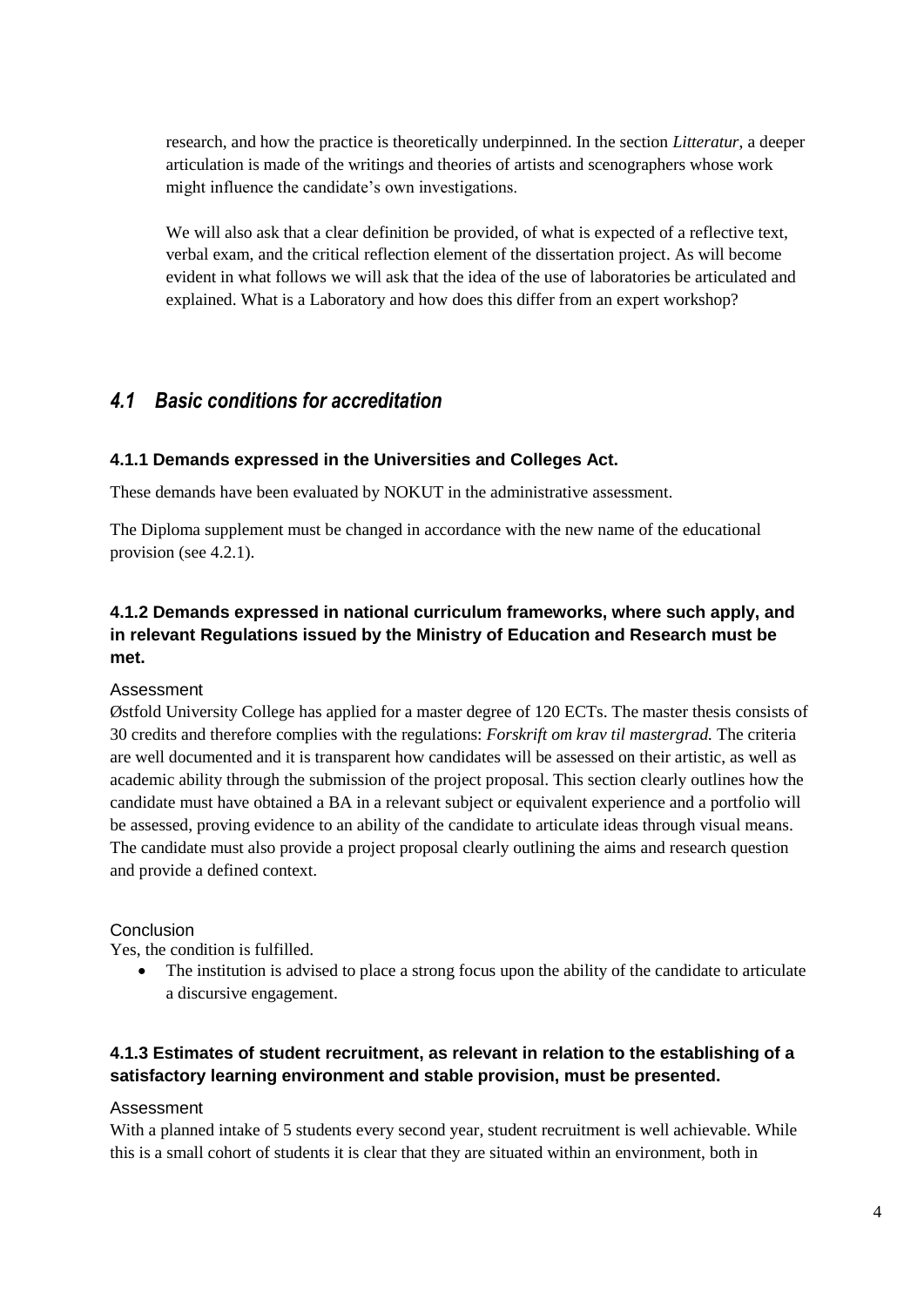Frederikstad and internationally, that will be providing a satisfactory learning environment. This would be one of the only MA degrees in scenogaphy in Scandinavia and we see no problems with the estimates.

#### Conclusion

Yes, the institution's estimates are satisfactory

### **4.1.4 A plan of the students' expected workload must be presented.**

#### Assessment

While we go on later to raise concerns regarding clearer definitions of how the structures of practice as research are implemented, and the need to articulate the methodology of the laboratory, we find here the overall outline of the workload well considered and well mapped out. The balance of contact hours and independent study seems appropriate to meet the needs of the programme. With 100 contact hours per semester in both the theory and the laboratory sessions and 60 for the project, a structure is suggested that will enable a supported learning environment.

#### Conclusion

Yes, the institution's presented documentation is satisfactory.

# **4.1.5 When part(s) of the provision is taught outside the degree awarding institution formally agreed documents must be in place to regulate issues of importance for the students.**

#### Assessment

HiØ has located three of the 5 projects that the candidates will be taking part in leaving two places open to project proposals by the incoming candidate. The projects are located within theatre and exhibition/museum work. We here find the documentation and the arrangements satisfactory, but strongly question the necessity to have the external companies represented in the interview process. Such an arrangement seriously jeopardizes a fair and non-biased selection process.

#### Conclusion

Yes, the institution's presented documentation is satisfactory.

• The institution is advised to rethink having external partners as part of the interview process while selecting new students.

# <span id="page-8-0"></span>*4.2 Study Plan*

#### **4.2.1 The educational provision must have an adequate title**

#### Assessment

As noted in the Report Summary, we find Scenography and Spatial Design to be too broad and somehow encompassing of each other. Throughout the document the terms 'Scenography' and 'Spatial Design' are widely applied, but there are no clear distinctions between the use of one or other (although scenography is most frequently applied and often used on its own, whereas Spatial Design is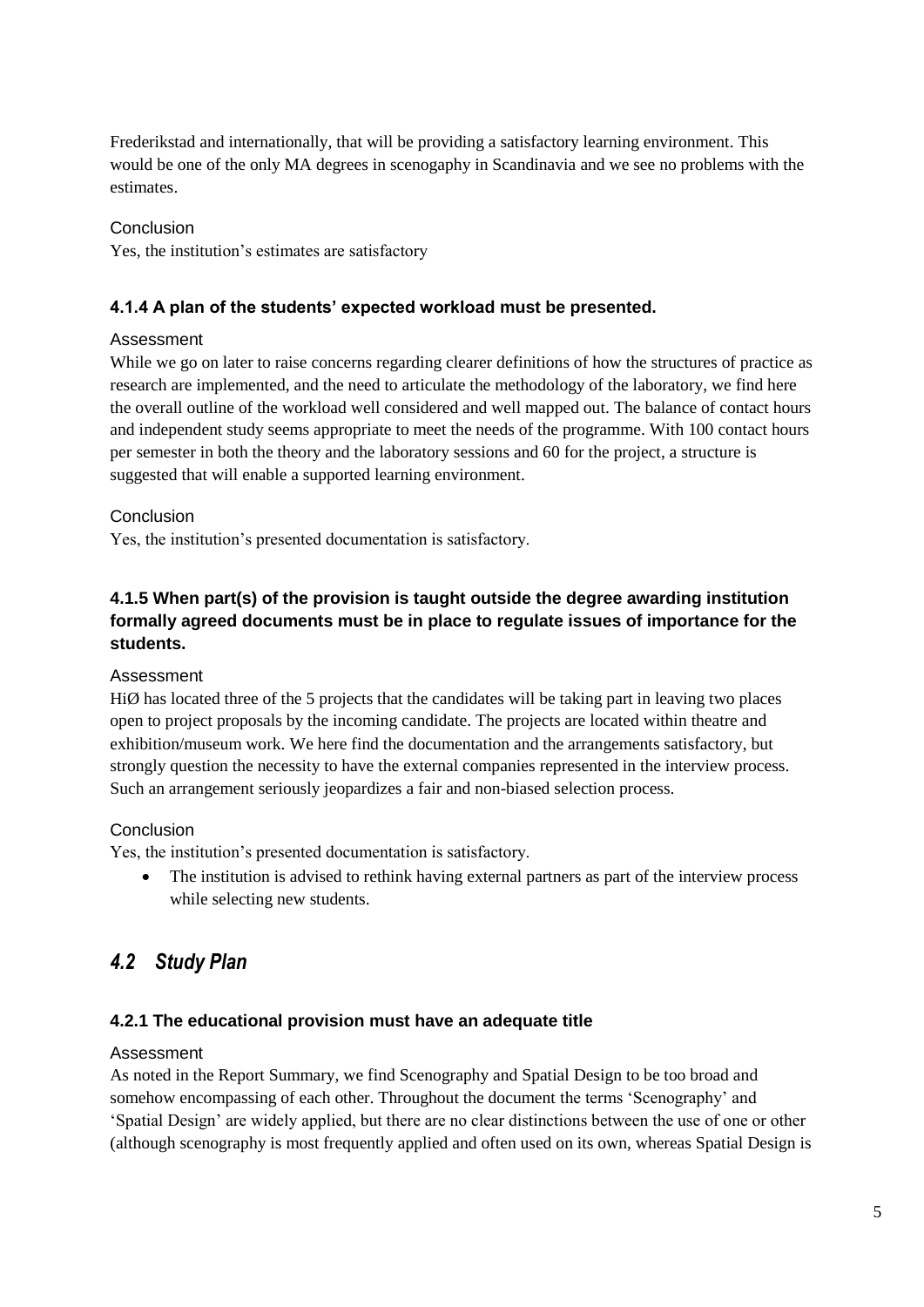always in a binary position with scenography). Scenography clearly describes the area of study this degree is planning to deliver. Spatial Design, however, is not clearly defined as anything different, and thus focus is lost.

Current discussions about the academic field of scenography and its international academic relevance mean that the focus of this degree is extremely relevant; however, the use of the term 'Spatial Design' appears as an add-on with no clear focus of its own. Why scenography and spatial design?

#### **Conclusion**

No, the title of the provision is not adequate.

 The institution is required to either clearly define the distinction between the terms and thereby demonstrate how 'spatial design' is a useful consideration beyond scenography; or rename the degree: *MA in Scenography.* 

#### **4.2.2 The provision must be described with reference to learning outcomes**

#### **a. Learning outcomes must be expressed in terms of a candidate's intended achievements in knowledge, skills and general competence, as related to the National Qualifications Frameworks.**

Learning outcomes (from the application given in Norwegian):

#### **Kunnskap**

#### **Studenten**

- har avansert teoretisk og historisk kunnskap innen scenekunst, arkitektur, visuell kunst, design og teaterteknikk i utvidet forstand og spesielt i scenografi og romdesign.
- har spesialisert kunnskap innen ulike faglige teorier og praktiske arbeidsmetoder i henhold til idé- og prosjektutvikling, samt gjennomføring av arbeidsprosesser i scenografi i utvidet forstand.
- kan praktisk anvende kunnskap i nyskapende og innovative scenografiske arbeidsprosesser og prosjekter
- har forståelse, kunnskap og evne til å analysere aktuelle scenografiske problemstillinger i forhold til kunstens spesielle egenart, utvikling og funksjon i samfunnet og kultur.

#### **Ferdigheter**

#### **Studenten**

- kan analysere ulike, eksisterende kilder, materialer og kunstteorier samt bruke disse i selvstendig argumentasjon rundt scenografiske problemstillinger.
- kan analysere og selvstendig anvende metodisk, praktisk og teoretisk kunnskap for å initiere, utvikle, gjennomføre og realisere nyskapende scenografiske prosjekter.
- kan presentere og kommunisere komplekse scenografiske prosjekter gjennom presis verbal og visuell kommunikasjon, til samarbeidende kunstnere, kuratorer, teknikere og produksjonsenheter i form av tegninger og modeller.
- kan med hensyn til kunstnerisk utviklingsarbeid på en selvstendig måte redegjøre for og reflektere over eget og andres kunstneriske og teoretiske arbeid
- kan selvstendig gjennomføre et kunstnerisk utviklingsprosjekt som er avgrenset i omfang, vesen, tid og kompleksitet og i tråd med gjeldende forskningsetiske normer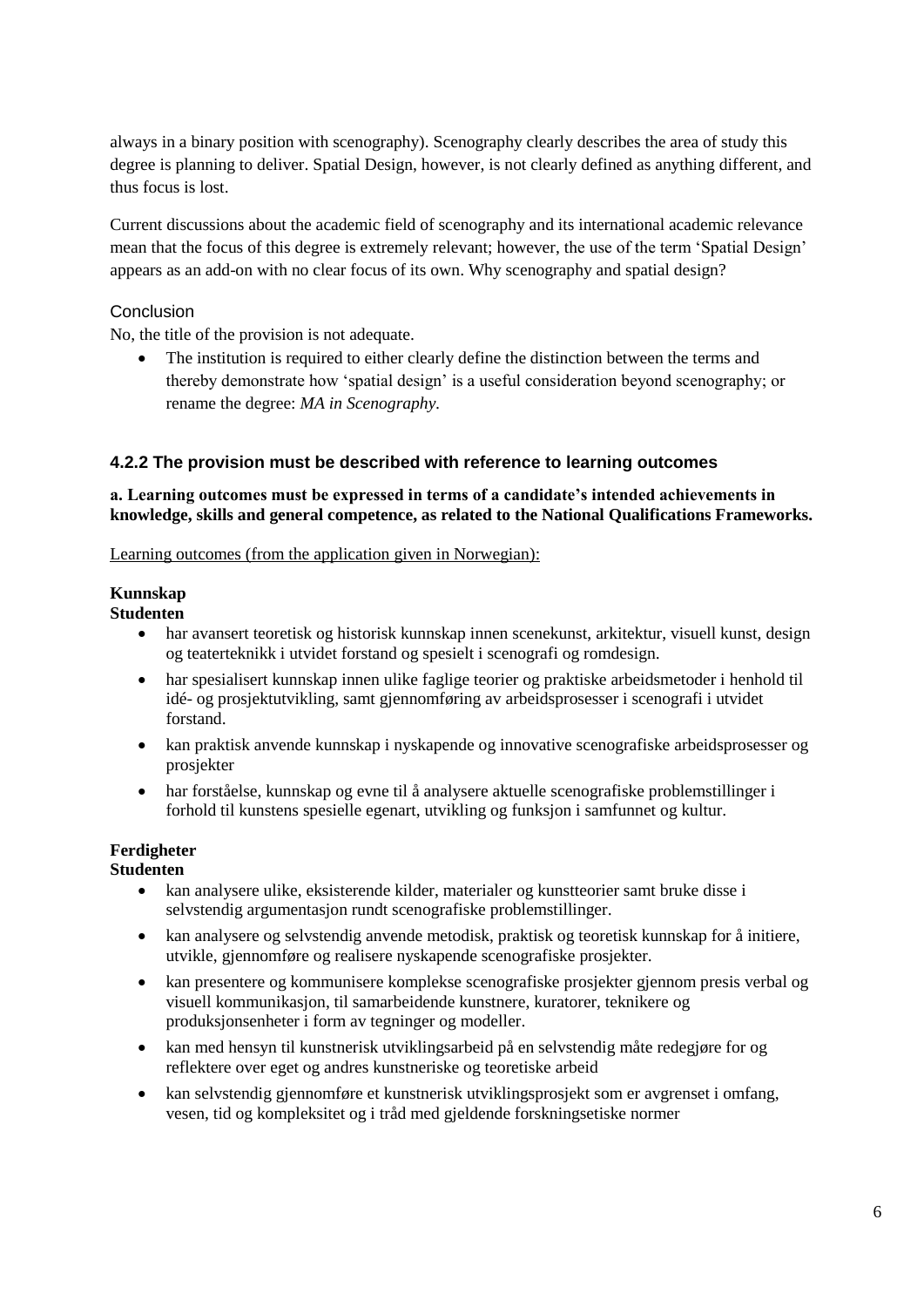# **Generell kompetanse**

#### **Studenten**

- kan analysere og identifisere etiske utfordringer i forhold til prosjektutvikling i scenografi og romdesign og har opparbeidet bevissthet ovenfor andre involverte parters profesjon. Kan samarbeide med andre involverte i arbeidsprosessen og opprettholde dialog.
- kan anvende sine kunnskaper og ta ansvar for utvikling av idekonsept i kollektive og individuelle kunstformer. Kan lede prosjekter og ivareta lederrollen overfor teknisk profesjonelle, håndverkere og andre spesialister under realiseringen.
- kjenner kritisk anvendelse av relevant litteratur, bibliotektjenester, billed-, og filmmateriale og nettbaserte verktøy for innhenting av relevant kildemateriale, samt kan analysere og anvende disse til å utvikle en koherent tilnærming til sceniske kunstpraksiser og formulere faglige resonnementer og problemløsninger.
- kan formidle konsept, samarbeid, organisering, tilrettelegging og gjennomføring innen et utvidet fagområde av scenografi og romdesign.
- kan bidra til nyskapende og innovative kunstneriske prosesser i både tenkning, handling og skaping i kunsten generelt og dermed til utvikling og fornyelse av det norske og internasjonale fagområdet.

### Assessment

We find the learning outcomes well described and they meet the National Qualifications Frameworks Standards. The above LOs are encompassing all qualifications listed at Level 7 of the *'Kvalifikasjonsrammeverket for høyere Utdanning'*. The question of a lack of a distinction between the use of the term Scenography and Spatial Design becomes again apparent in the LOs. Spatial Design appears randomly added throughout and is not defined as anything other or distinct from scenography.

### **Conclusion**

Yes, learning outcomes are satisfactorily described, however:

• The institution is advised to remove Spatial Design from learning outcomes or clarify its distinction from scenography. The Diploma supplement must be changed accordingly.

### **b. The provision's relevance for working life and/or continued studies must be clearly expressed.**

### Assessment

While there is definite practical and vocational rigor in the provision, making it highly relevant for working life, there is less clarity regarding the academic national and international field in which the degree places itself. While artistic work and processes are in themselves academic research, the candidates must be able to articulate their critical positions and research methodologies. (This might be in writing or at viva examination.) There is no acknowledgement of recent international discourse concerning Practice-as-Research in fields such as design and scenography. Critical underpinning is acknowledged throughout the learning outcomes, but we feel that further clarification and definition of the critical framework would be extremely beneficial. This is because, as it stands, students will be tested in their written critical reflection as part of their Masteroppgave (Dissertation). There is little evidence as to how critical positions and methodologies outside of practice will be developed prior to this. There are no academic books listed in the literature section, for example: is there no part of the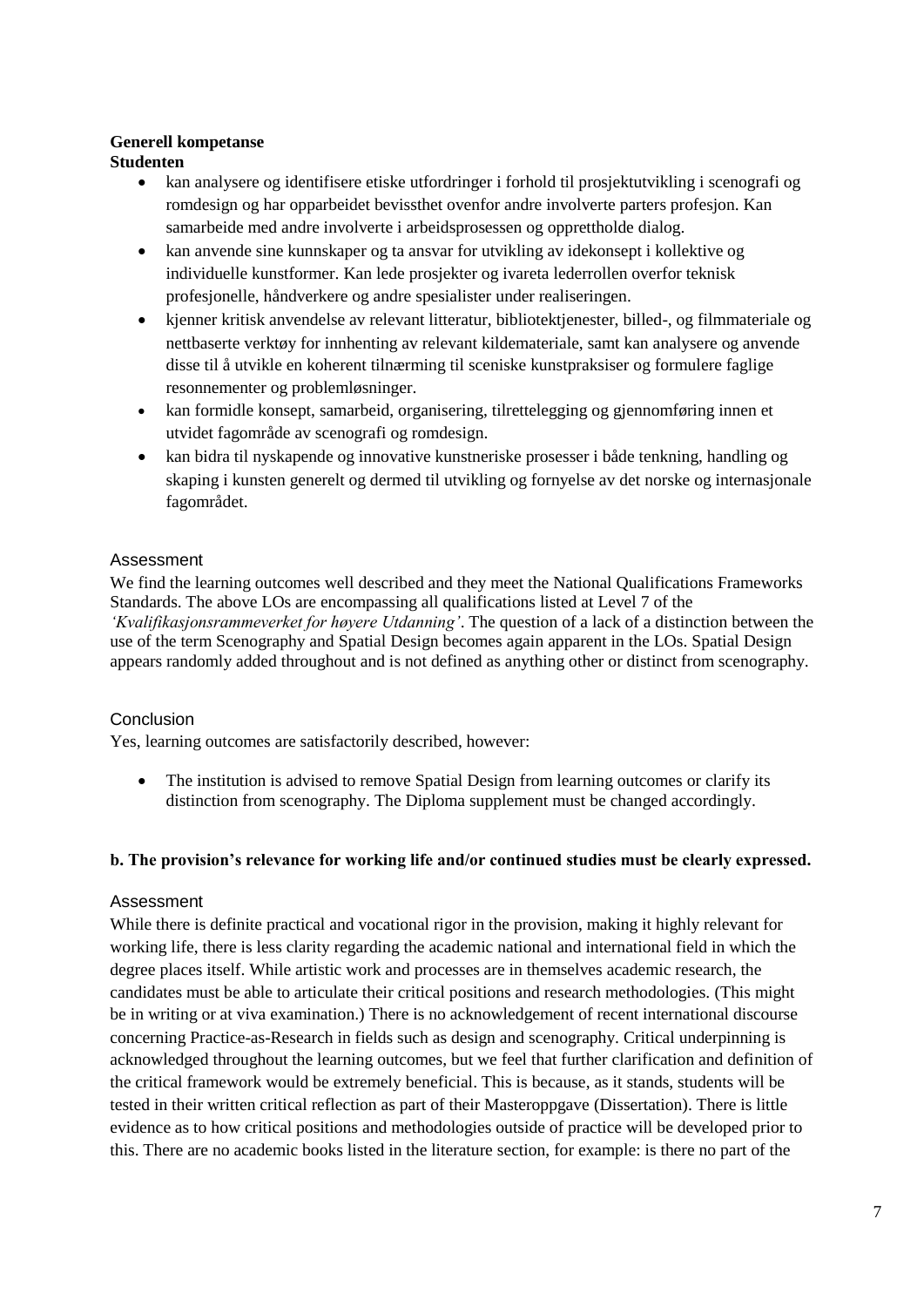degree where a literature review is conducted? To ensure that both aspects of the degree, and that students are adequately prepared for studies at PhD level, this aspect of the Master´s degree must not be neglected, and must be afforded the same rigor as practical work.

#### **Conclusion**

No, the programme's relevance for working life and/or continued studies is not clearly expressed:

- The institution is required to articulate clearly how the candidates will be prepared for further academic studies and academic research.
- The institution is required to provide clarification regarding the nature and the content of the critical commentary and reflection that forms part of the Dissertation.

#### **c. Content and design of the provision must be satisfactorily related to the description of learning outcomes.**

#### Assessment

The first semester consists of theory and methods (10 credits), Laboratories 1 (10 credits), and productions 1 (10 credits). The second and third semesters are built up in the same way, and the students will progress and advance from one semester to the other. In the last semester the students will be writing their master thesis. Currently, the learning outcomes confuse the terms scenography and spatial design, with no clear differentiation between them. The practical content is clear and relates directly to the learning outcomes. The critical and reflective aspects of the learning outcomes are more problematic, however, in that it is less evident how the student will achieve a critical position. How practice develops a critical position therefore needs to be more clearly articulated.

#### **Conclusion**

No, the provision's content and design are not satisfactorily related to the description of learning outcomes.

The institution is required to:

- differentiate between scenography and spatial design in learning outcomes.
- deepen definitions of how structures of theory support practical work.
- articulate the methodology of the laboratory. What is a Laboratory and how does this differ from an expert workshop?

#### **d. Teaching and student work must be suited for the achievement of intended learning outcomes, as expressed in the plan.**

#### Assessment

The students will be exposed to varied forms of work; from workshops and laboratories, to practical rehearsals to written papers and excursions. While it is clear that the practical teaching will ensure that the students will meet the learning outcomes, we question the theoretical underpinning. Where and how will the students be taught and tested in advanced theoretical methods and processes?

#### Conclusion

No, the teaching and student work is not suited for the achievement of intended learning outcomes, as expressed in the plan.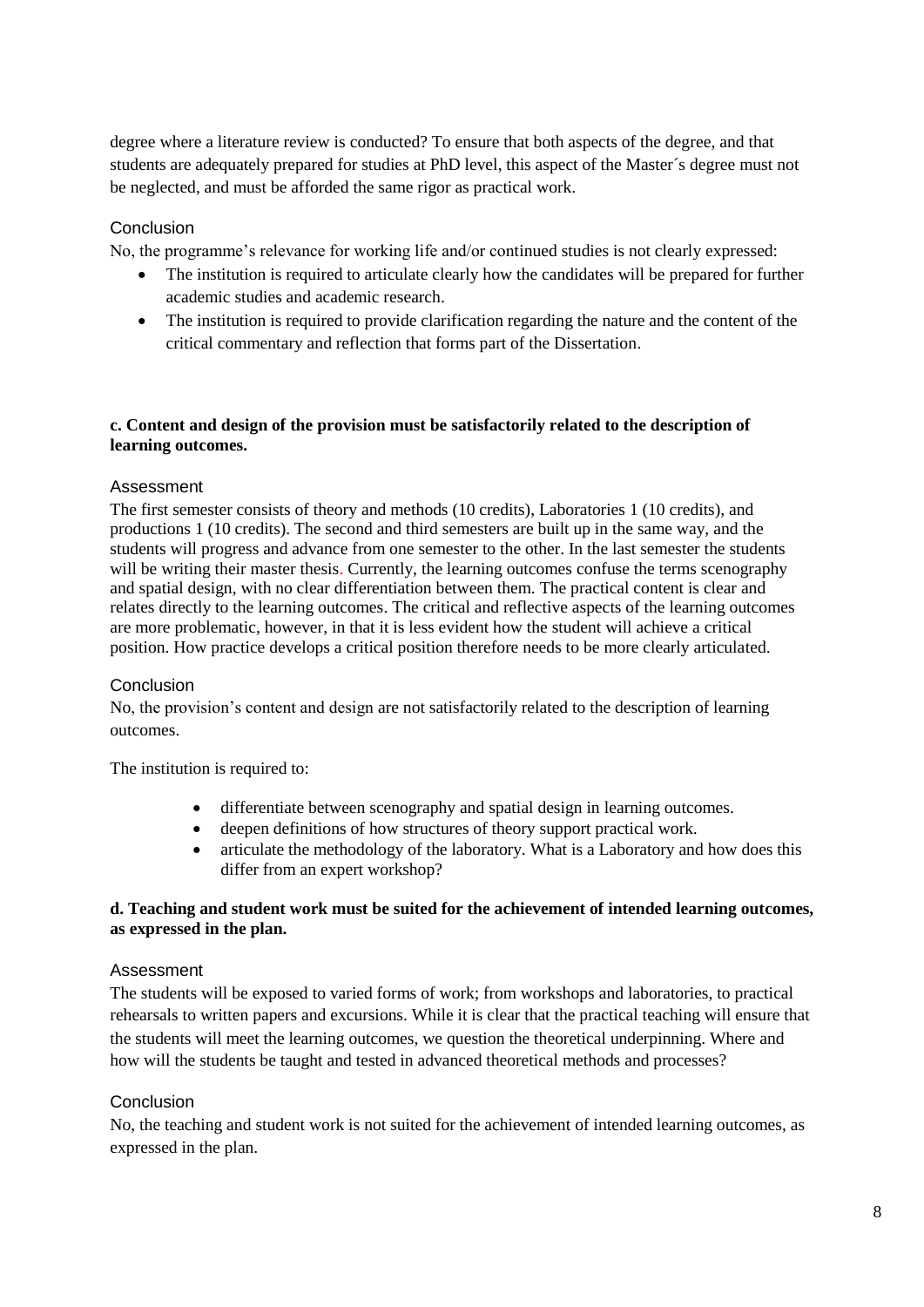The institution is required to clearly define the critical framework that will ensure the students achievement of theoretical based LOs ("advanced theoretical and historical knowledge").

#### **e. Exams and other means of evaluation must be suited for the assessment of the students' attainment of intended learning outcomes, as expressed in the plan.**

#### Assessment

While we see learning outcomes expressed in terms of a candidate's intended achievements in knowledge, skills and general competence, we question some of the means by which the candidates' achievements are assessed. So while it is stated that the degree is arranged around oral examination and the structure and process of these is described, there is also mentioned critical and reflective writing as part of the assessment but little emphasis is placed upon this and the way in which this is to be developed and delivered.

#### Conclusion

No, exams and other means of evaluation are not suited for the assessment of the students' attainment of intended learning outcomes, as expressed in the plan.

 The institution is required to give a clear definition of what would be expected of a reflective text, verbal exam, and the critical reflection element of the dissertation project.

### **4.2.3 The provision must have satisfactory links to research and academic and/or artistic development work, adapted to its level, volume and other characteristics.**

#### Assessment

The provision is situated in a strong network of artistic development work. To our knowledge it looks to be on an adequate level and volume. While it is clear that this network provides an exciting and high standard of national and international links to artistic practice and research, clarity regarding the enforcement of a research focused environment is needed. A clarification of the academic development work, as supposed to professional and commercial practice is needed to clearly articulate in order to establish a distinct diffraction of the Masters Student to that of the professional practitioner.

What makes this a Master´s Degree as opposed to 'simply' professional practice?

The problem we find with this professional focus is that the student is placed in an environment in which he/she must succeed for the commercial purpose and therefore might be pressured to produce outcome and succeed without a strong and considered process.

### Conclusion

No, the provision needs more satisfactory links to research and academic and/or artistic development work, adapted to its level, volume and other characteristics.

 The institution is required to describe more extensive and specific links to research methodologies and academic development work defining how this is a Master's Degree as supposed to professional practice.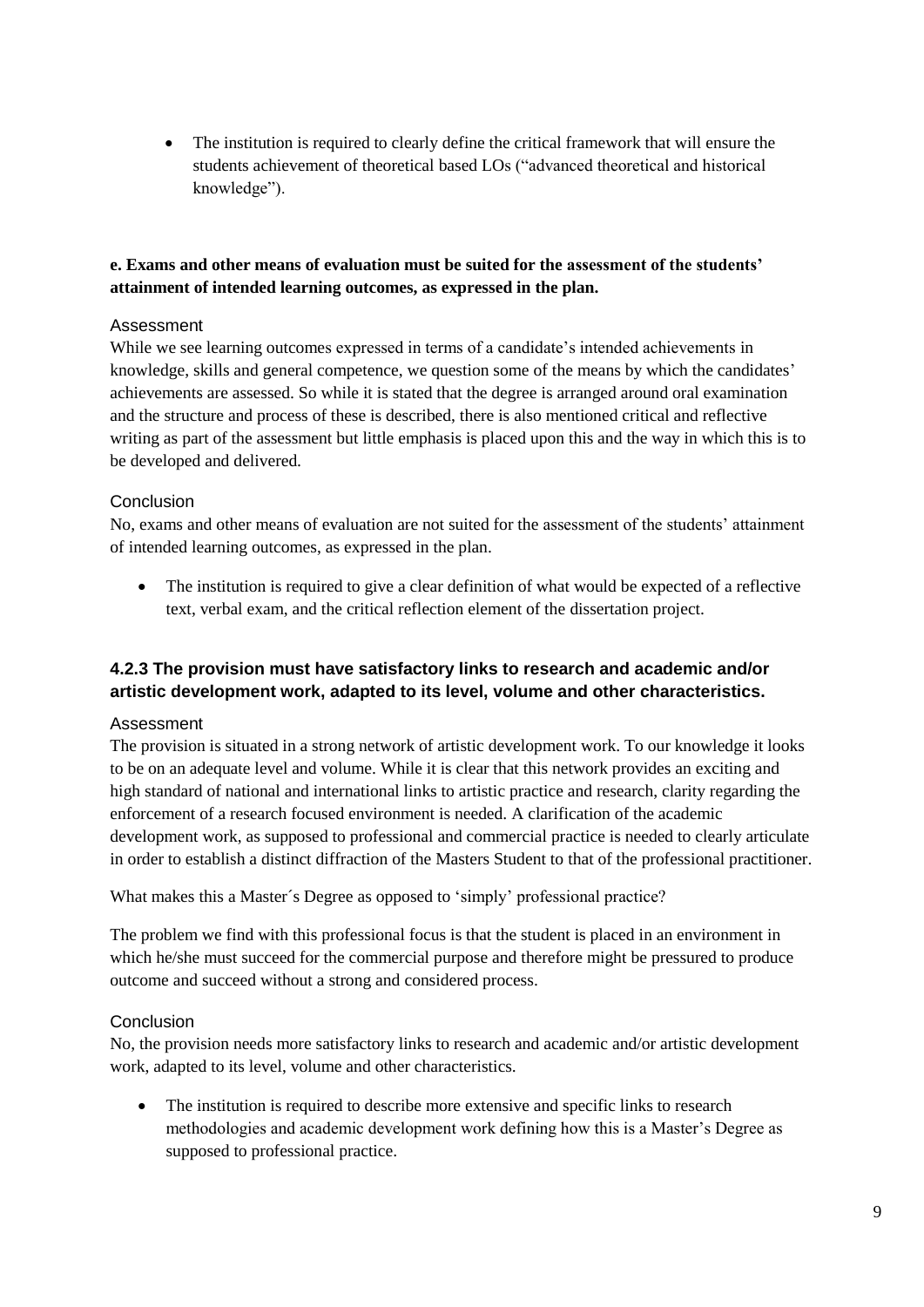# **4.2.4 The provision must be attached to student exchange and Internationalization arrangements adapted to its level, volume and other characteristics.**

#### Assessment

The university college has over the years developed a large network of partners and collaborators. The relationships are many and of varied nature some with clear projects attached and others institutions and conference/events students can attend. The student exchange and internationalization arrangements all look well defined and very exciting. The arrangement will enable students to engage at a high level in institutions relating to scenography. These arrangements will enable the institution to deliver artistic development work at a very high international standard.

#### Conclusion

Yes, the provision has systems for student exchange and internationalisation arrangements adapted to its level, volume and other characteristics.

# <span id="page-13-0"></span>*4.3 Discipline community/-ies attached to the provision*

# **4.3.1 The composition, size and collective competence of the relevant discipline community/-ies must be adapted to the provision as the plan describes it and adequate for the conduct of relevant research and development work.**

#### Assessment

The study plan states (4.2.b) that the student will gain full professional competence within the fields of scenography, architecture, public art, exhibition design as well as comprehensive skills for creating exhibition design in various urban and natural situations.

The composition, size and collective competence of this discipline community are enough to guarantee a student professional competence for scenography as well as exhibition design and carry out research and development work connected to these. Yet they are not enough to guarantee a full theoretical and practical master degree education that qualifies for complete professional competence in the fields of architecture and public art. Consequently, the research and development work on architecture and public art is not on adequate level.

#### Conclusion

No, the composition, size and collective competence of the discipline community/-ies is not adapted to the provision as described in the plan, and is not adequate for the conduct of relevant research and development work.

The institution is required either to:

Adjust the study plan to better suit the discipline community's competence, or to expand the discipline community.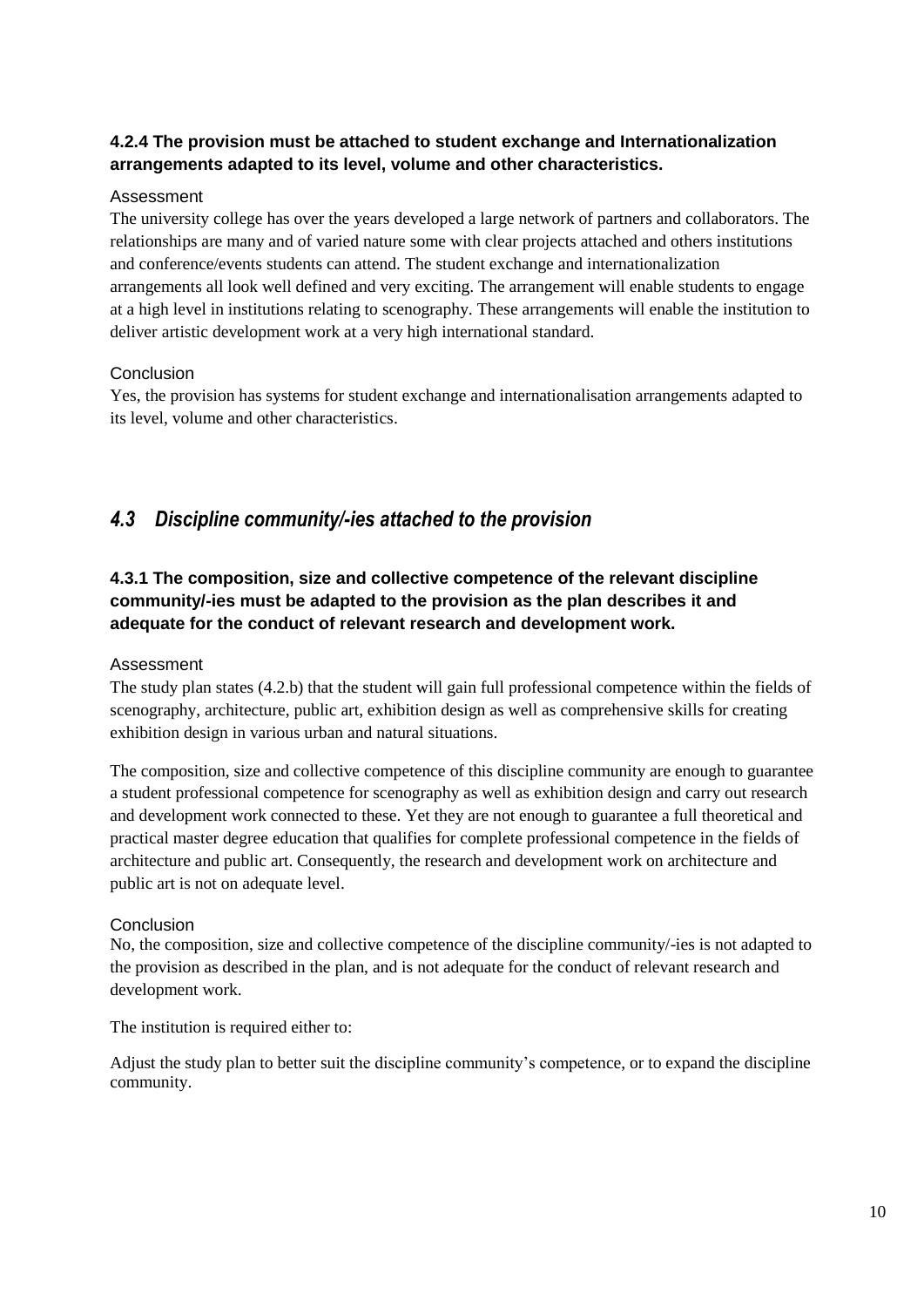# **4.3.2 At least 50 per cent of the academic FTEs allotted to the provision must be members of the institution's own academic staff. Of these, professors (full or associate) must be represented among those who teach the core elements of the provision.**

b. For second cycle provisions, at least 10 per cent of the relevant discipline community/-ies must be full professors, and an additional 40 per cent associate professors.

#### Assessment

The criteria for 50% rule are fulfilled: The institution's own academic personnel stands for 70% of the planned core elements of the teaching.

The criteria for second cycle provisions are fulfilled: Of the staff three out of eight have professor level competence: one professor with 100% position (1/8 persons equaling 16%, exceeds the required 10%), while the other two remaining professors and 4 associate professors (førsteamanuensis) make 6/8 persons equaling 75%, which is more than the required 40%.

In the application the core elements of the provision are named thus: Theory and Methods, Laboratories, Productions and Master Thesis. Three of the staff (2 professors + 1 associate professor) participate in all of these elements, the rest of the teaching personnel participates in one or several of them.

#### **Conclusion**

Yes, the criteria and the demands specific to the cycle of the present educational provision are fulfilled.

#### **4.3.3 The discipline community/-ies must be active in research and/or development work.**

For the second cycle, documented results at a high level of quality are demanded.

#### Assessment

These criteria are fulfilled with:

- 1. The widely international artistic research/ development work (KU) in the field of scenography for theater, opera and dance, as well as exhibition design. Also lecturing and workshops are part of this work.
- 2. The high level international publishing, writing, art exhibition and performance/ video activity
- 3. The art exhibitions

#### Conclusion

Yes, the criteria and the demands specific to the cycle of the present educational provision are fulfilled.

# **4.3.4 The discipline community/-ies must participate actively in relevant national and international networks and collaborative arrangements/projects.**

#### Assessment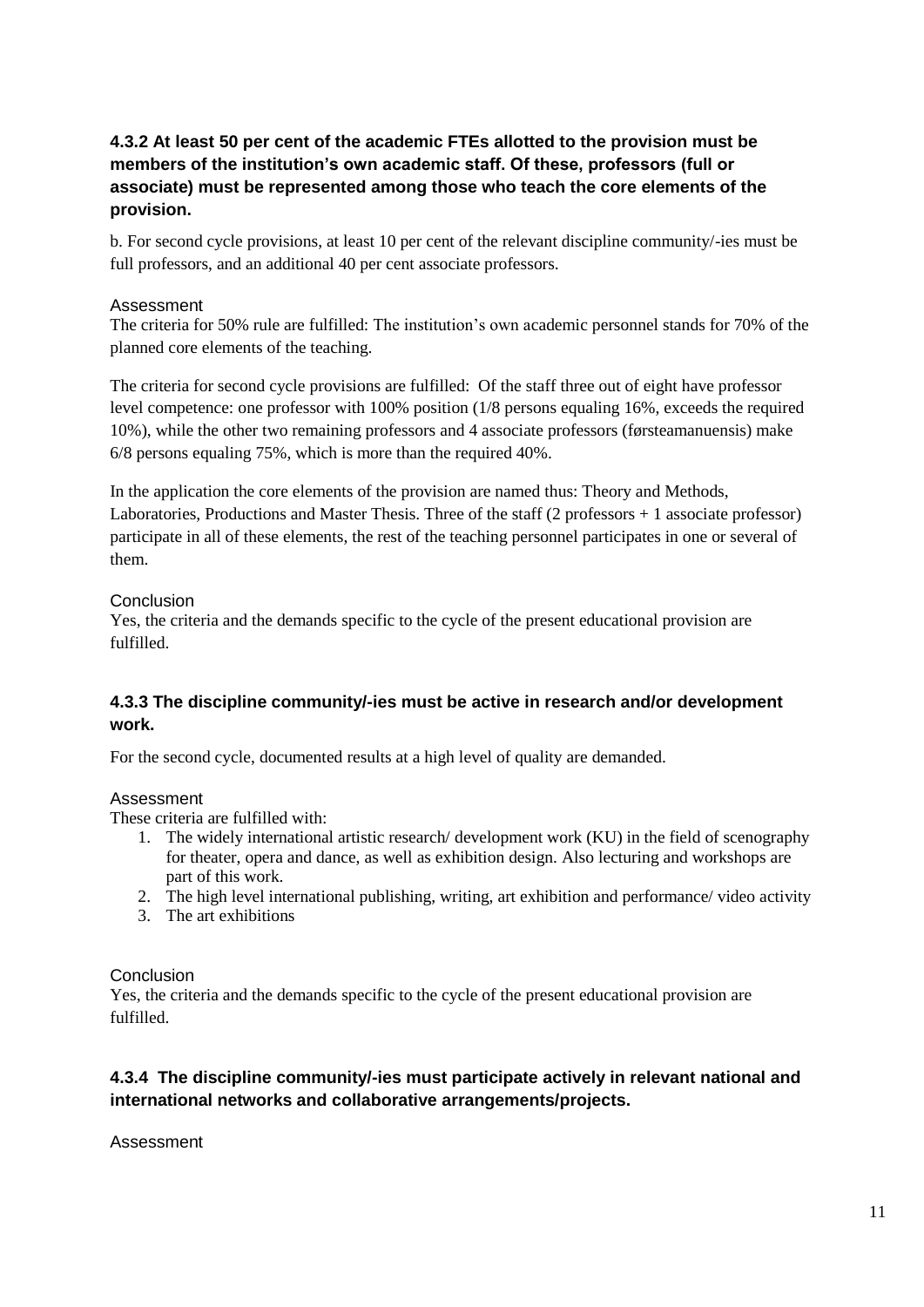1. At national level: Active seminar and workshop activity, cooperation with several relevant national institutions like Teknisk Museum/ Oslo, Nationalteatret/ Oslo, Dramatikkens Hus/ Oslo, Black Box Teater/ Oslo, Det Nasjonale Scene/ Bergen and BIT Teatergarasjen Bergen.

2. At international level: International artists have been engaged to participate in the teaching. At the same time many of the teachers originate from and/or have active work relationship in the international field. Their networks are an asset.

#### Conclusion

Yes, the composition, size and collective competence of the discipline community/-ies is adapted to the provision as described in the plan, and is adequate for the conduct of relevant research and development work.

# **4.3.5 For provision with vocational practice/internship arrangements, the discipline community/-ies and the practice supervisors must have relevant experience from the practice field.**

#### Assessment

The internship arrangement partners are of high national and international standard and are able to provide high level possibilities of working with scenography and exhibition design. Also the school's own supervisors possess the necessary and relevant experience from these abovementioned fields.

#### **Conclusion**

Yes, the discipline community/-ies and the practice supervisors have relevant experience from the practice field.

# <span id="page-15-0"></span>*4.4 Support functions and infrastructure*

# **4.4.1 The institution must have rooms, library services, administrative and technical services, ICT resources and working conditions for their students that are satisfactory and adapted to the provision as described in the study plan and the number of enrolled students.**

#### Assessment

From what we read, the resources, facilities and working conditions are fully adequate to support the predicted number of enrolled students.

#### Conclusion

Yes, the institution has adequate support functions and infrastructure.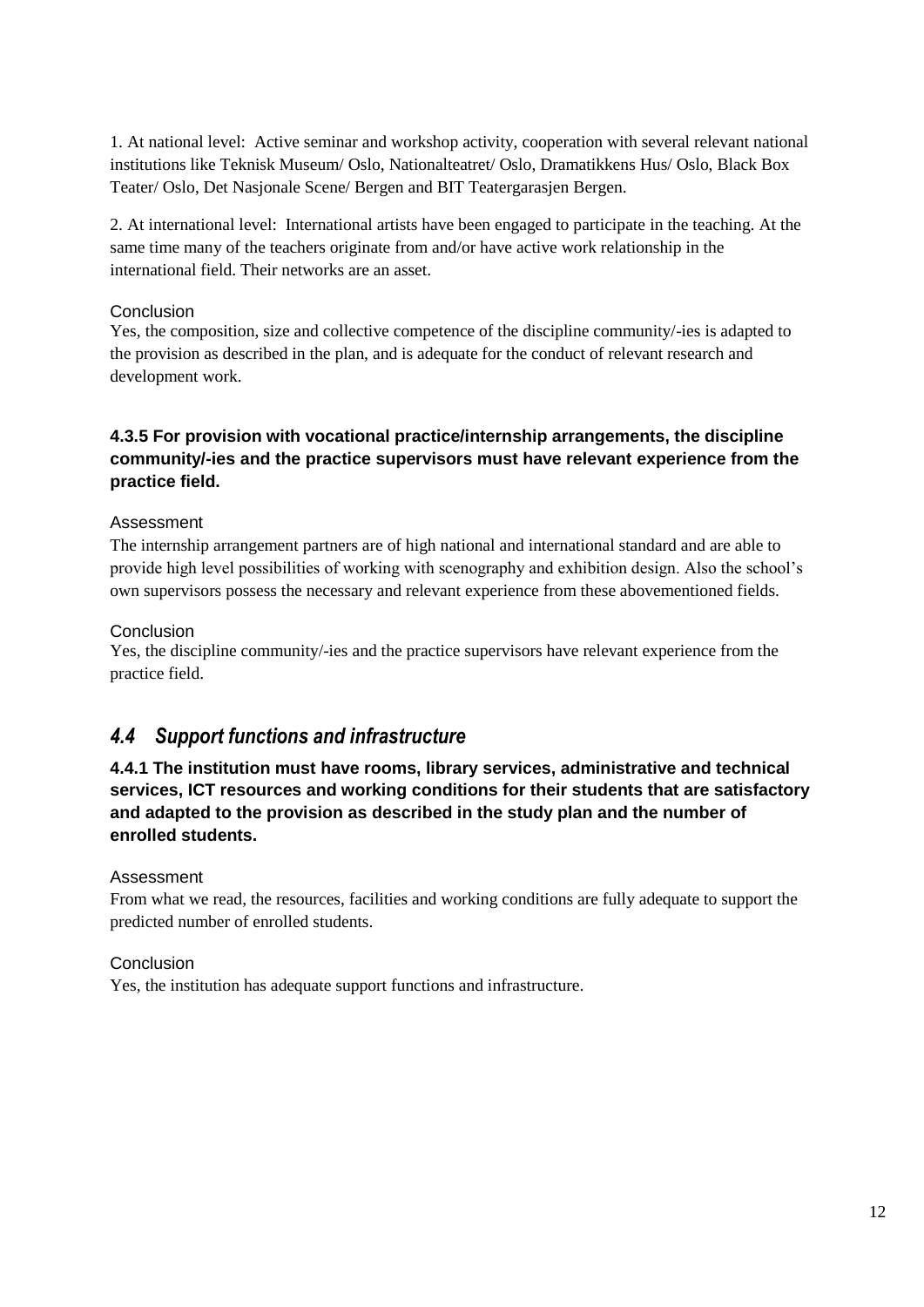# <span id="page-16-0"></span>**5 Conclusion**

On the basis of the written application with attached documentation, the expert committee concludes the following:

# **The committee does not recommend accreditation of the Master degree in Scenography and Spatial Design at Østfold University College.**

The expert assessment states which demands the institution is required to meet in order to achieve accreditation. In addition, the committee has provided advice for the further development of this educational provision.

#### **The following demands are not met:**

**4.2.1 The educational provision must have an adequate title**

**4.2.2 b. The provision's relevance for working life and/or continued studies must be clearly expressed.**

**4.2.2 c. Content and design of the provision must be satisfactorily related to the description of learning outcomes.**

**d. Teaching and student work must be suited for the achievement of intended learning outcomes, as expressed in the plan.** 

**4.2.2 e. Exams and other means of evaluation must be suited for the assessment of the students' attainment of intended learning outcomes, as expressed in the plan.**

**4.2.3 The provision must have satisfactory links to research and academic and/or artistic development work, adapted to its level, volume and other characteristics.**

**4.3.1 The composition, size and collective competence of the relevant discipline community/-ies must be adapted to the provision as the plan describes it and adequate for the conduct of relevant research and development work.**

### **The following demands must be met in order to achieve accreditation:**

- The institution is required to either clearly define the distinction between the terms and thereby demonstrate how 'spatial design' is a useful consideration beyond scenography; or rename the degree, MA in Scenography.
- The institution is required to articulate clearly how the candidates will be prepared for further academic studies and academic research.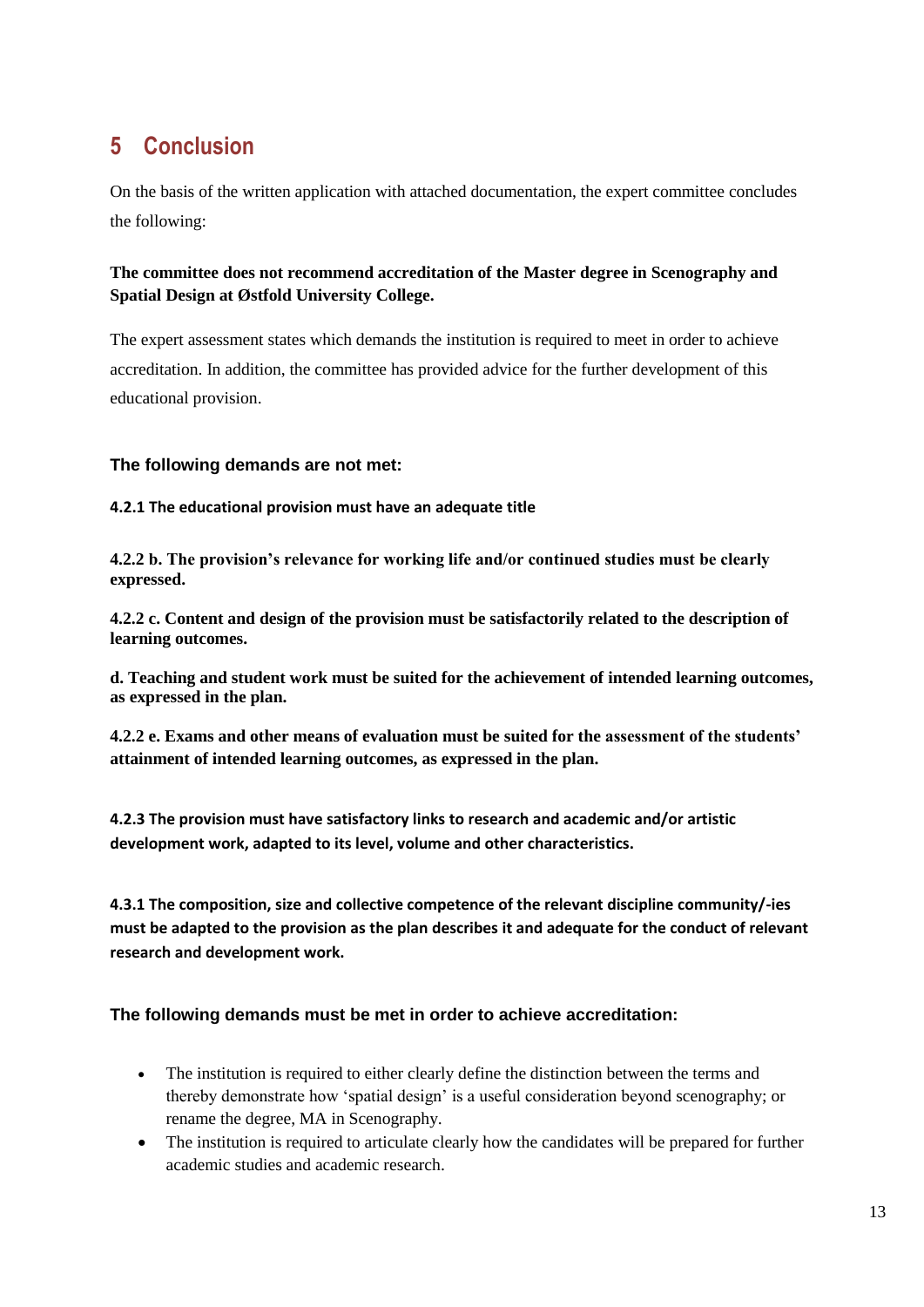- The institution is required to provide clarification regarding the nature and the content of the Critical commentary and reflection that forms part of the Dissertation
- differentiate between scenography and spatial design in learning outcomes.
- deepen definitions of how structures of theory support practical work.
- articulate the methodology of the laboratory. What is a Laboratory and how does this differ from an expert workshop?
- The institution is required to clearly define the critical framework that will ensure the students achievement of theoretical based LOs ("advanced theoretical and historical knowledge").
- The institution is required to give a clear definition of what would be expected of a reflective text, verbal exam, and the critical reflection element of the dissertation project.
- The institution is required to describe more extensive and specific links to research methodologies and academic development work defining how this is a Master's Degree as opposed to professional practice.
- The institution is required either to adjust the study plan to better suit the discipline community's competence, or to expand the discipline community.

#### **The committee offers the following advice to develop this educational provision further:**

- The institution is advised to place a strong focus upon the ability of the candidate to articulate a discursive engagement
- The institution is advised to rethink having external partners as part of the interview process while selecting new students.
- The institution is advised to remove Spatial Design from learning outcomes or clarify its distinction from scenography.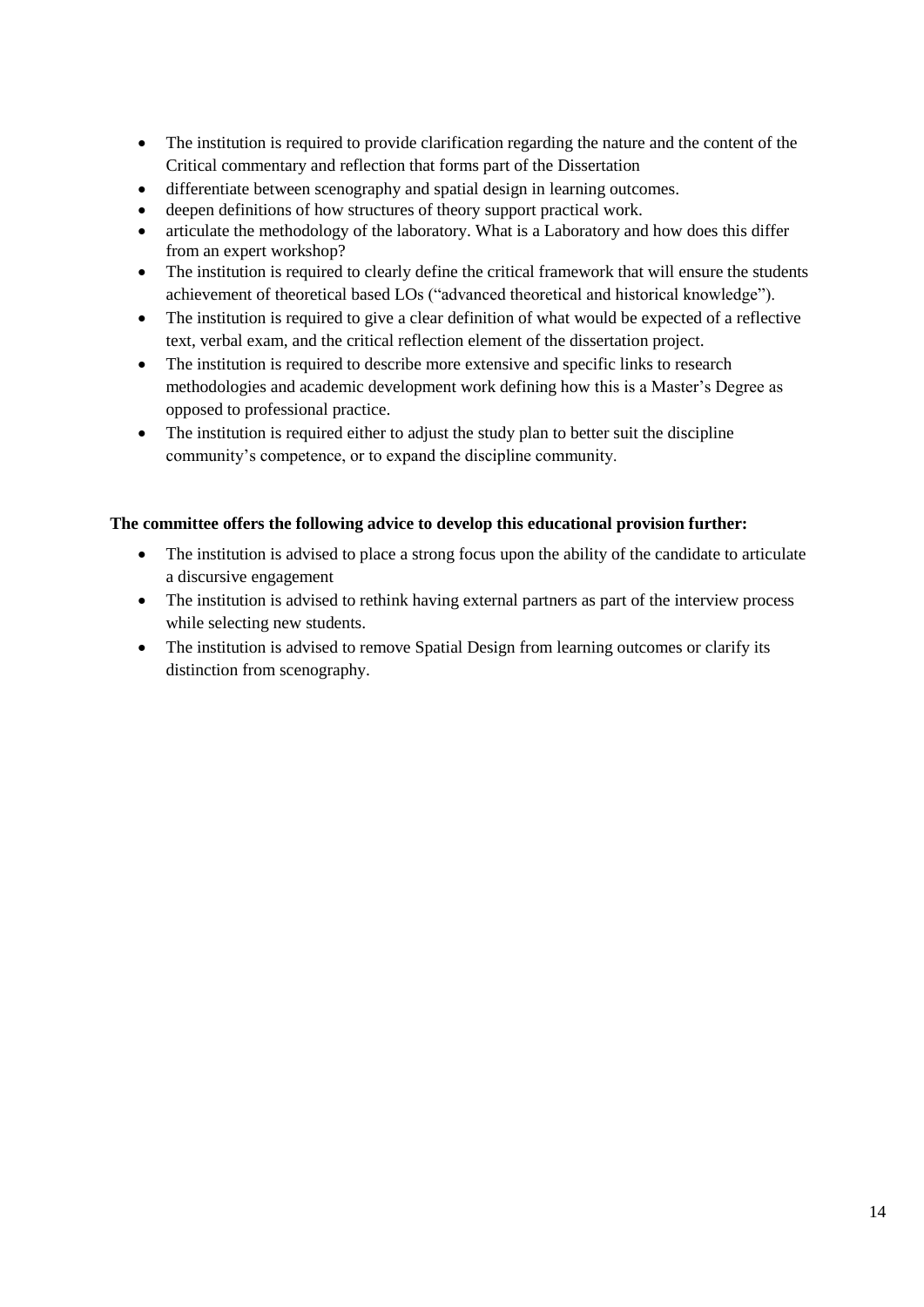# <span id="page-18-0"></span>**6 Commentary from the institution**

#### **Comment on the expert assessment**

#### **4.2.1.: The educational provision must have an adequate title.**

In accordance with one of the two main requirements by the expert committee the title of the program is shortened to Master of Fine Arts in Scenography. Our MA program encompasses a wide field of scenography extending beyond the field of stage design which the Norwegian term "scenografi" usually is used for. Acknowledging that there is no precise distinction of the terminology between scenography and spatial design, and taking into consideration that the fields of scenography and spatial design are to a big degree identical, we agree that Master of Fine Arts in Scenography will be sufficient as well as more accurate and concise. Please find the according alterations applied throughout the attached study program.

#### **4.2.2.b. The provision's relevance for working life and/or continued studies must be clearly expressed.**

The MA program has two goals: 1) the education of professional scenographers as art practitioners on a high international level. 2) The education of researchers with a focus on artistic research. Reflecting the current international discourse, the MA program primarily relates to the Norwegian Artistic Research Program (NARP, http://artistic-research.no), and secondarily to other research driven programs on PhD level. The intrinsic unity of practice and theory, of a physical exploration of and conceptual studies on space are inherent to this MA program. Taking critical positions is part of our MA program, as outlined in emnene Teori og metoder 1-3 (please consult revised description). The critical reflection is not an analysis following the artistic work, but a continuous working method as the students will revise their Masteroppgave term by term, as stated in the study program Studiets oppbygging og innhold. In respect to the complexity of the field's scope we have added according specifications in the study program as well as a literature list in an attachment to the study plan.

#### **4.2.2.c. Content and design of the provision must be satisfactorily related to the description of learning outcomes.**

The title of the MA program was adjusted, in response to the first point.

The progression in Teori & Metode from 1 to 2 to 3 in relation to the progression of the individual MA project as well as parallel to the progression in the Laboratories and Productions will support the students' practical work. See additions in Teori & Metode to the study plan. The students will acquire critical positions by analyzing their own and others' works, writing about it and organizing internal and public seminars where they discuss and disseminate their studies. This is intertwined with the practical work. The students will have to relate their own

works to past and current tendencies within the arts after having investigated them as described in Teori og metoder 1-3. Practice develops a critical position by being related to research (in contrast to mere art practice) which is one of this program's key aspects. The continuous investigation, f.ex. through the critical reflection which accompanies the whole work development process, strengthens the ability of critical practice. The laboratories as described in the "emnebeskrivelse" aim at exploring new fields and methods in relation to scenography allowing the students to acquire in-depth knowledge in a specific but confined field of artistic investigation, for example an investigation into a certain material. An expert workshop would probably rather Accreditation Application – Master's degree in Scenography and Spatial Design, Østfold University College focus on a specific topic,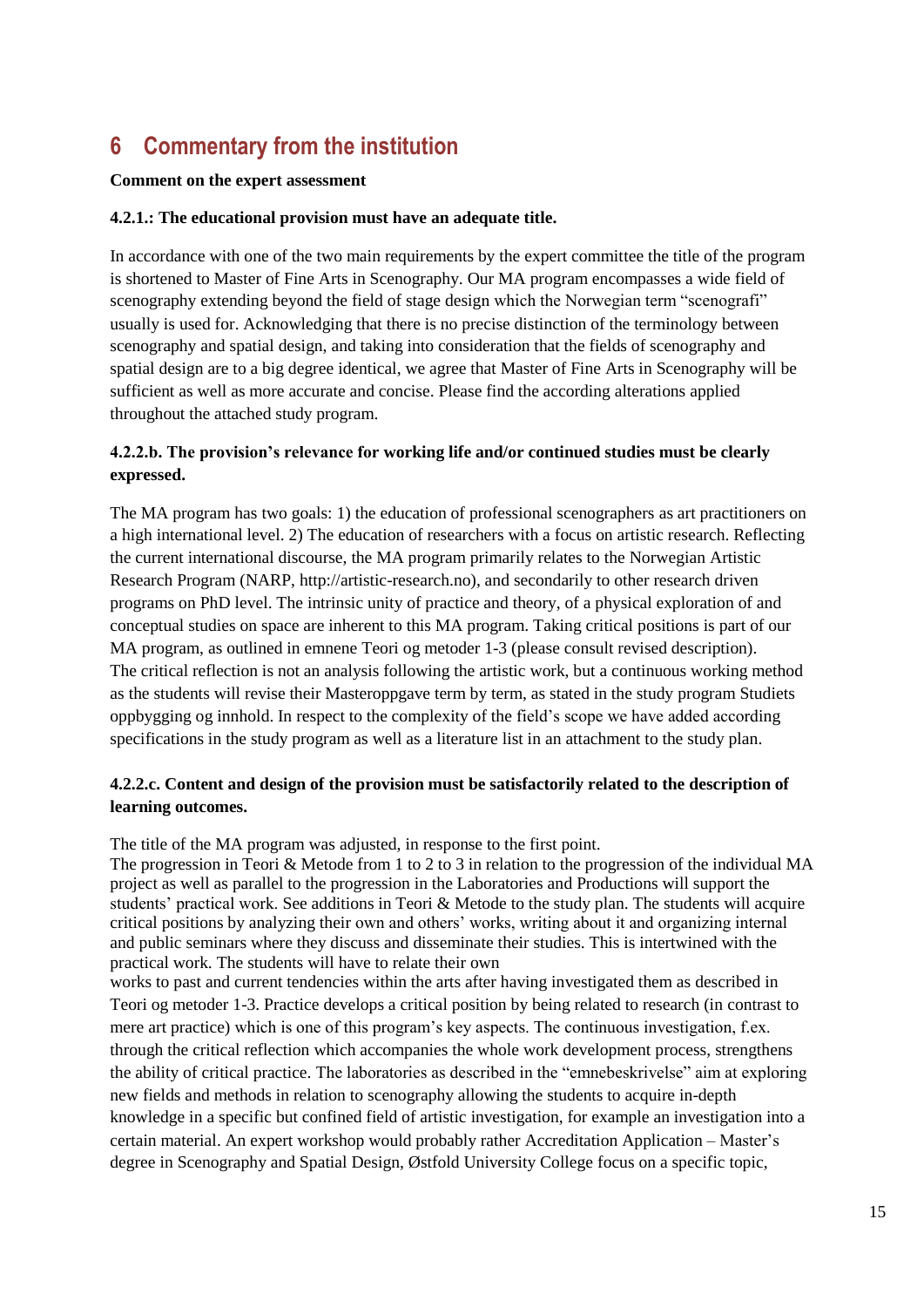aiming at knowledge more in-depth like for example a skill. The laboratories emphasize the scope of scenographical experience and understanding of related constituents of a scenography.

### **4.2.2.d. Teaching and student work must be suited for the achievement of intended learning outcomes as expressed in the plan.**

The critical framework that will ensure the students achievement of theoretical based LOs is taught within Teori og metoder 1-3 as outlined in the study plan. The attached reading list presents theory that the student will be introduced to during the MA program, in lectures, courses, master seminars and collective projects as outlined in the study plan. Individual reading lists relevant to the MA project will be compiled by the student and teachers, and the students will further develop their applied skills in laboratories 1-3 as outlined in the study plan.

The critical reflection of the MA project as outlined in the study plan is based on the Norwegian Artistic Research Program and revised to suit the level and size of the MA program.

Additionally the students will be embedded into HIØ's network which also consists of academic partners and festivals, e.g. Ruhrtriennale in Germany, where theory is presented and discussed with students from other theoretical and practical art educations.

### **4.2.2.e. Exams and other means of evaluation must be suited for the assessment of the students' attainment of intended learning outcomes, as expressed in the plan.**

The critical reflection of the Masteroppgave relates to the practical work. When it comes to the critical reflection part, we fully relate to the regulations regarding the critical reflection part of the Norwegian Artistic Research Program under "§ 5.2 Critical Reflection: With regard to the artistic result of the work, the candidate must submit:

- Personal artistic position/work in relation to chosen subject area nationally and internationally;

- How the project contributes to professional development of the subject area;

- Critical reflection on the process (artistic choices and turning points, theory applied, dialogue with various networks and the professional environment etc.);

- Critical reflection on results (self-evaluation in perspective of the revised project description).

 $[...]$ "

Sluttvurderingen, the final examination in the 4th semester consists of the artistic part of the MA project, a critical reflection in form of a text and a discussion between the candidate and the exam committee . The according clarifications are added to the study plan.

### **4.2.3. The provision must have satisfactory links to research and academic and/or artistic development work, adapted to its level, volume and other characteristics.**

The Master degree acquired from this program will be proof of artists being highly professional experts in scenography. Additionally it will give a high international level of competence within research focusing primarily on practice-based (and secondarily on practice-led) research within the arts. The key components in the according Accreditation Application – Master's degree in Scenography and Spatial Design, Østfold University College network are the Norwegian Artistic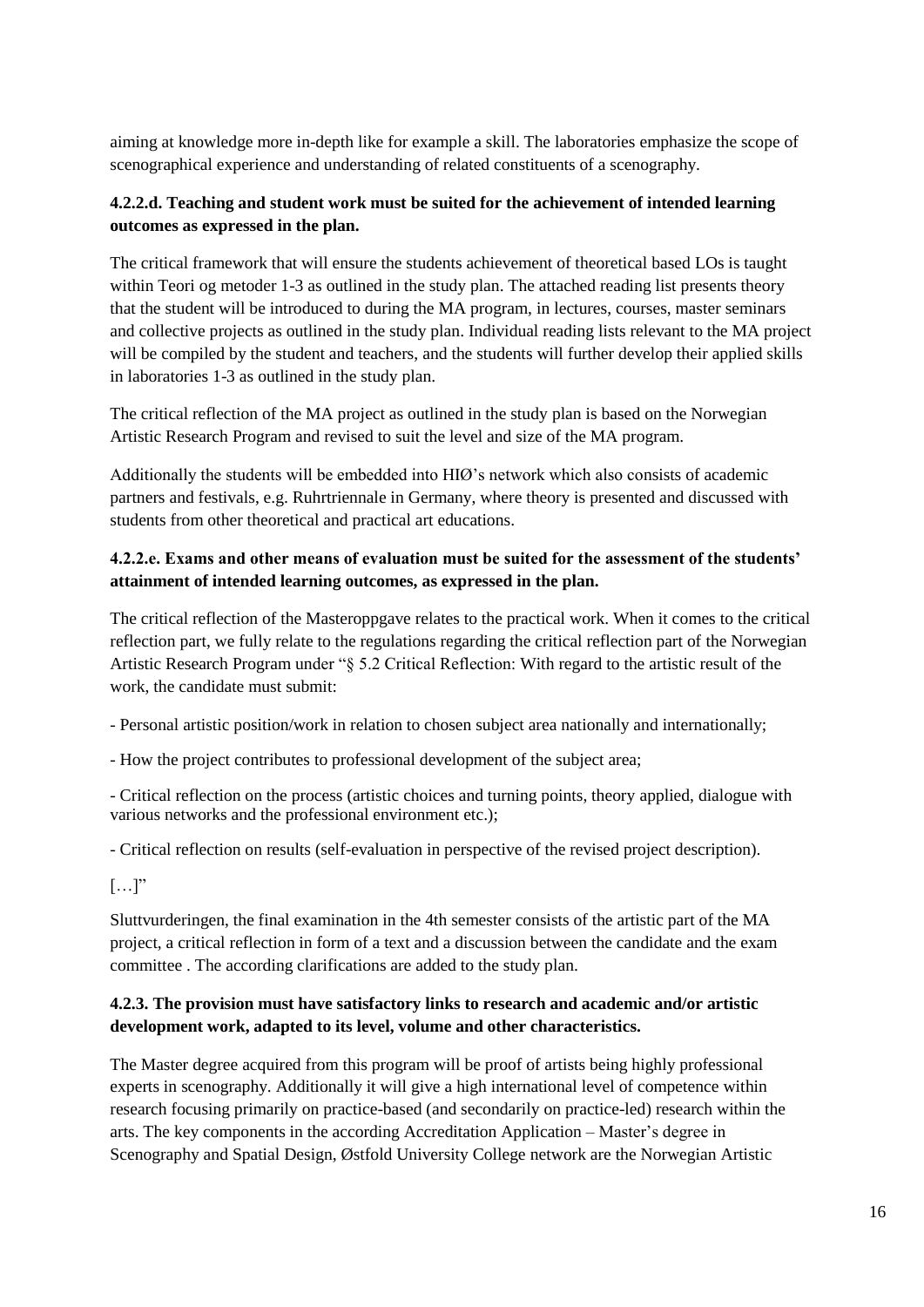Research Program, the Norsk Teknisk Museum and the other national and international institutional partners. The HIØ Master Student in Scenography can be a professional practitioner. The diffraction of the master student consists in the practical research activity during the studies, leading to an articulate understanding of the field by conveying methods and an understanding of how research can and should be a driving force in the artistic process. The questioning (researching) takes place by practical art work rather than by contributing to written theory. As this education is within the arts, commercial purposes are side effects. The MA study program will be a seminal project as it constitutes a research based art education and practice at once.

### **4.3.1. The composition, size and collective competence of the relevant discipline community/-ies must be adapted to the provision as the plan describes it and adequate for the conduct of relevant research and development work.**

The discipline community's collective competence and size is suitable to the study plan as argued in the previous points. In Norway artistic research is regarded as equivalent to academic research, which is stated in the Lov om universiteter og høyskoler, in §1-3 Institusjonens virksomhet:

"universiteter og høgskoler skal arbeide for å fremme lovens formål ved å:

a) tilby høyere utdanning som er basert på det fremste innen forskning, faglig og kunstnerisk utviklingsarbeid og

#### erfaringskunnskap.

b) utføre forskning og faglig og kunstnerisk utviklingsarbeid.

#### (…)

e) bidra til innovasjon og verdiskapning basert på resultater fra forskning og faglig og kunstnerisk utviklingsarbeid».

The study plan does not state that the student will gain "full professional competence within the fields of scenography, architecture, public art, exhibition design (…)". It says: "Studiet kvalifiserer for yrkesutøvelse som scenograf på et høyt nasjonalt og internasjonalt nivå innenfor et vidt spekter av scenekunst av tverrfaglig og eksperimentell art, innen utstillings- og museumsdesign, arkitektur/kunst i offentlige rom (…)", hence working as scenographer in those fields. The mentioned fields represent fields of activities as a scenographer, not fields the scenographer masters as such. And therefore the studies do not qualify for general professional competence in those fields (the same way a civil engineer has a professional competence within architecture differing from that of an architect.) The sentence in the study plan has been adjusted to clarify this.

Summarizing we would like to emphasize the practical aspect of this Master in Fine Arts, which is in the foreground. Theory and critical thinking will be an inherent part of the study but closely linked to the art practice. It is conveyed through T&M 1-3 as well as through the methods and the studies within the laboratories and productions and not at least through the delivery of the Masteroppgave-Produksjon, Masteroppgave-Kritisk refleksjon and the final discussion. Students graduating from the MA in Scenography will also be able to proceed in an academic career within artistic research.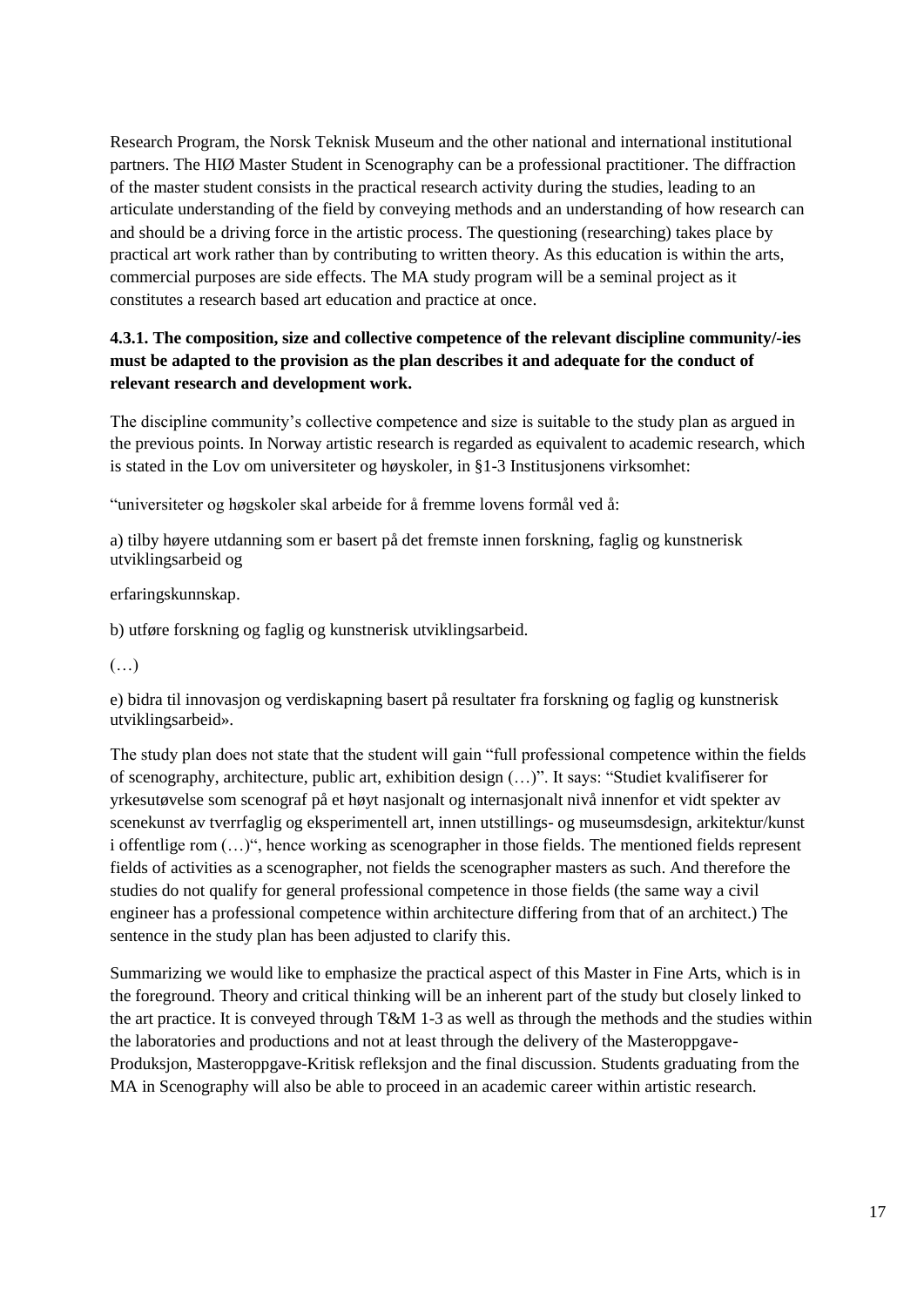# <span id="page-21-0"></span>**7 Expert committee's additional evaluation**

# <span id="page-21-1"></span>*7.1 Assement of the institution's comments*

#### **4.2.1 The educational provision must have an adequate title**

*The institution is required to either clearly define the distinction between the terms and thereby demonstrate how 'spatial design' is a useful consideration beyond scenography; or rename the degree: MA in Scenography.* 

#### Assessment

The name has been changed to *Master of Fine Arts in Scenography*

#### Conclusion

The answer is satisfactory and the condition is fulfilled

#### **4.2.2 b. The provision's relevance for working life and/or continued studies must be clearly expressed.**

- The institution is required to articulate clearly how the candidates will be prepared for further *academic studies and academic research.*
- *The institution is required to provide clarification regarding the nature and the content of the critical commentary and reflection that forms part of the Dissertation.*

#### Assessment

The university college has successfully aligned themselves with the *Norwegian Artistic Research Programme.*

The further clarification and delineation of the interrelationship between the practical explorations and the conceptual and critical studies have made the academic rigor more evident. Overall it is now transparent how a student will be equipped to progress into further academic research both nationally and internationally.

The nature and content of the critical commentary and its interrelationship to the Dissertation is explained to be a 'continuous revising of their Dissertation project, by the student term by term. The study plan and literature list have been revised to support these statements.

#### Conclusion

The answers are satisfactory and the conditions are fulfilled.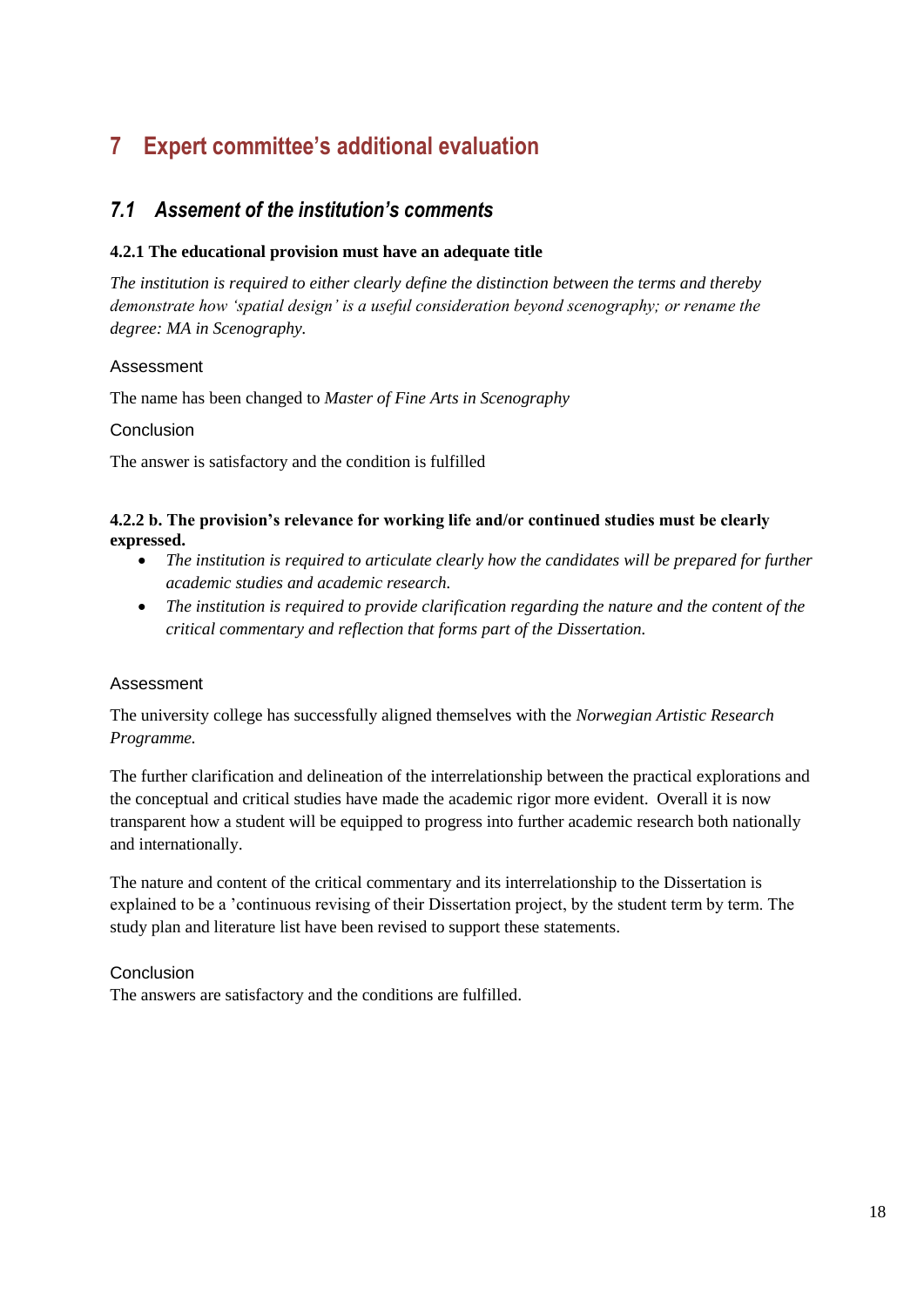### **4.2.2 c. Content and design of the provision must be satisfactorily related to the description of learning outcomes.**

*The institution is required to:*

- *differentiate between scenography and spatial design in learning outcomes.*
- *deepen definitions of how structures of theory support practical work.*
- *articulate the methodology of the laboratory. What is a Laboratory and how does this differ from an expert workshop?*

#### Assessment

The learning outcomes are redefined and scenography has been added

Laboratory is described to be more related to new fields and methods relating to scenography, facilitating a broad understanding of scenography. Expert workshop is explained to be more focused on a specific piece of knowledge or a certain skill.

The clearly outlined progression of the practical and the theoretical engagement throughout now gives evidence to an educational structure in which practice based research can take place as supposed to professional practice with little theoretical foundation.

The proposal is now outlining a situation in which critical investigation will strengthen critical practice and vice versa.

#### Conclusion

The answers are satisfactory and the conditions are fulfilled

#### **d. Teaching and student work must be suited for the achievement of intended learning outcomes, as expressed in the plan.**

 *The institution is required to clearly define the critical framework that will ensure the students achievement of theoretical based LOs ("advanced theoretical and historical knowledge").*

#### Assessment

The theoretical content has been further outlined and a list of literature has been added. The applied theoretic skills are described to be further experimented with and developed, with in Laboratories 1-3.

The critical framework has been further outlined and the teaching offered within Theory and Methods 1-3 will enable the student's achievement of theoretical based LOs ("advanced theoretical and historical knowledge").

#### Conclusion

The answers are satisfactory and the conditions are fulfilled.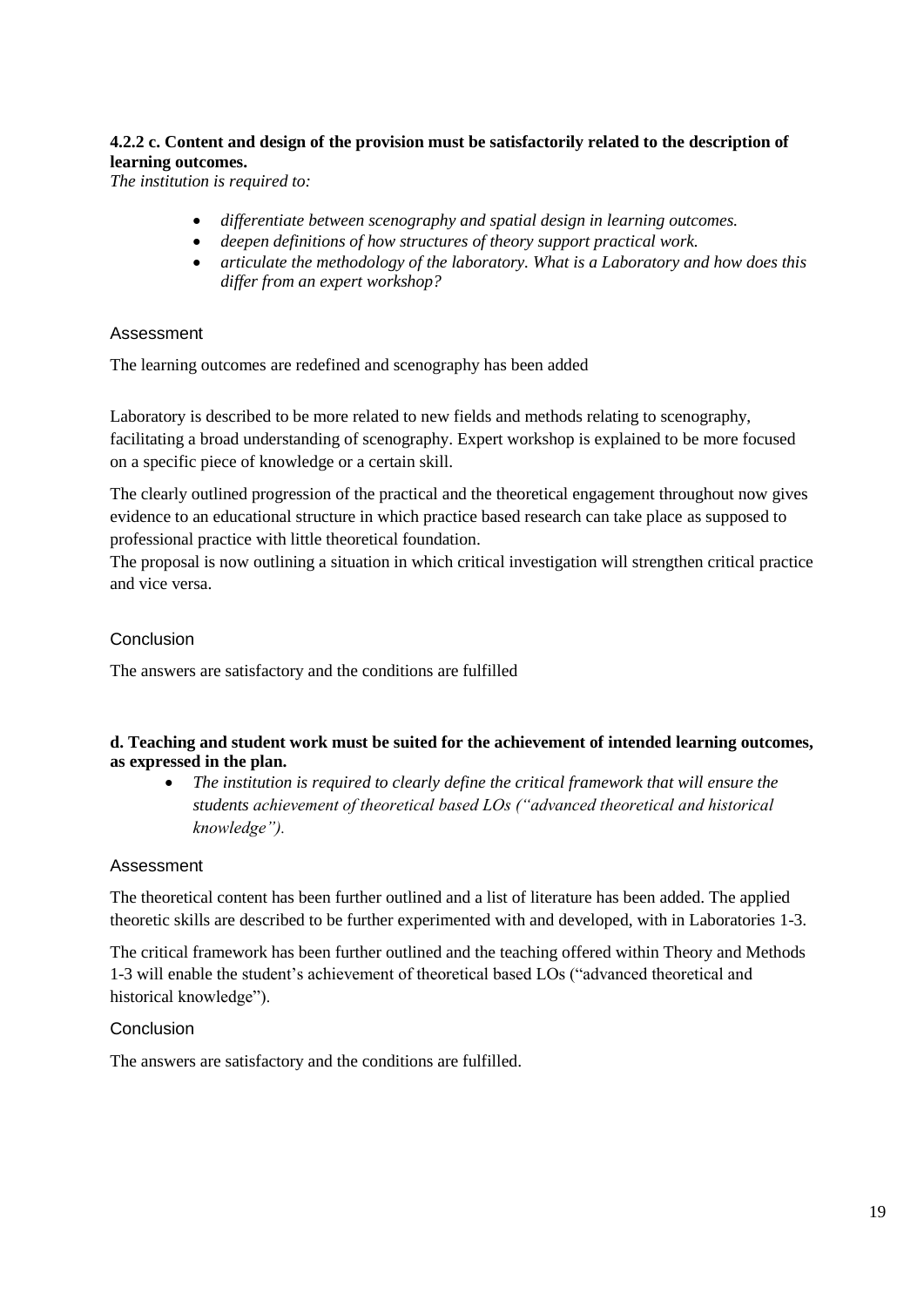#### **4.2.2 e. Exams and other means of evaluation must be suited for the assessment of the students' attainment of intended learning outcomes, as expressed in the plan.**

 *The institution is required to give a clear definition of what would be expected of a reflective text, verbal exam, and the critical reflection element of the dissertation project.*

#### Assessment

*§ 5.2* from the *Norwegian Artistic Research Program* is sited and it is again clear that exam elements relating to critical reflection and critical evaluation are aligned with the content of *the Norwegian Artistic Research Programme*. Clarifications regarding final examination are added to the study plan.

#### Conclusion

The answers are satisfactory and the conditions are fulfilled

#### **4.2.3 The provision must have satisfactory links to research and academic and/or artistic development work, adapted to its level, volume and other characteristics.**

 *The institution is required to describe more extensive and specific links to research methodologies and academic development work defining how this is a Master's Degree as supposed to professional practice.*AssessmentThe answers describes the research as predominantely practice-based and the applicant have provided clarity ofer the academic worthiness by providing strong reference to the *Norwegian Artistic Research Programme*.

#### Conclusion

This condition is fulfilled

# **4.3.1 The composition, size and collective competence of the relevant discipline community/-ies must be adapted to the provision as the plan describes it and adequate for the conduct of relevant research and development work.**

#### Assessment

The applicant's answer and the more detailed description of professional skills are satisfactory

#### Conclusion

This condition is fulfilled

# <span id="page-23-0"></span>*7.2 Final conclusion*

Based on an assessment of the written application accompanied by relevant documentation and the commentary from the institution, the expert committee concludes as follows:

**The expert committee recommends accreditation of "mastergradsstudium i scenografi" (master degree of Fine Arts in Scenography) at Østfold University College.**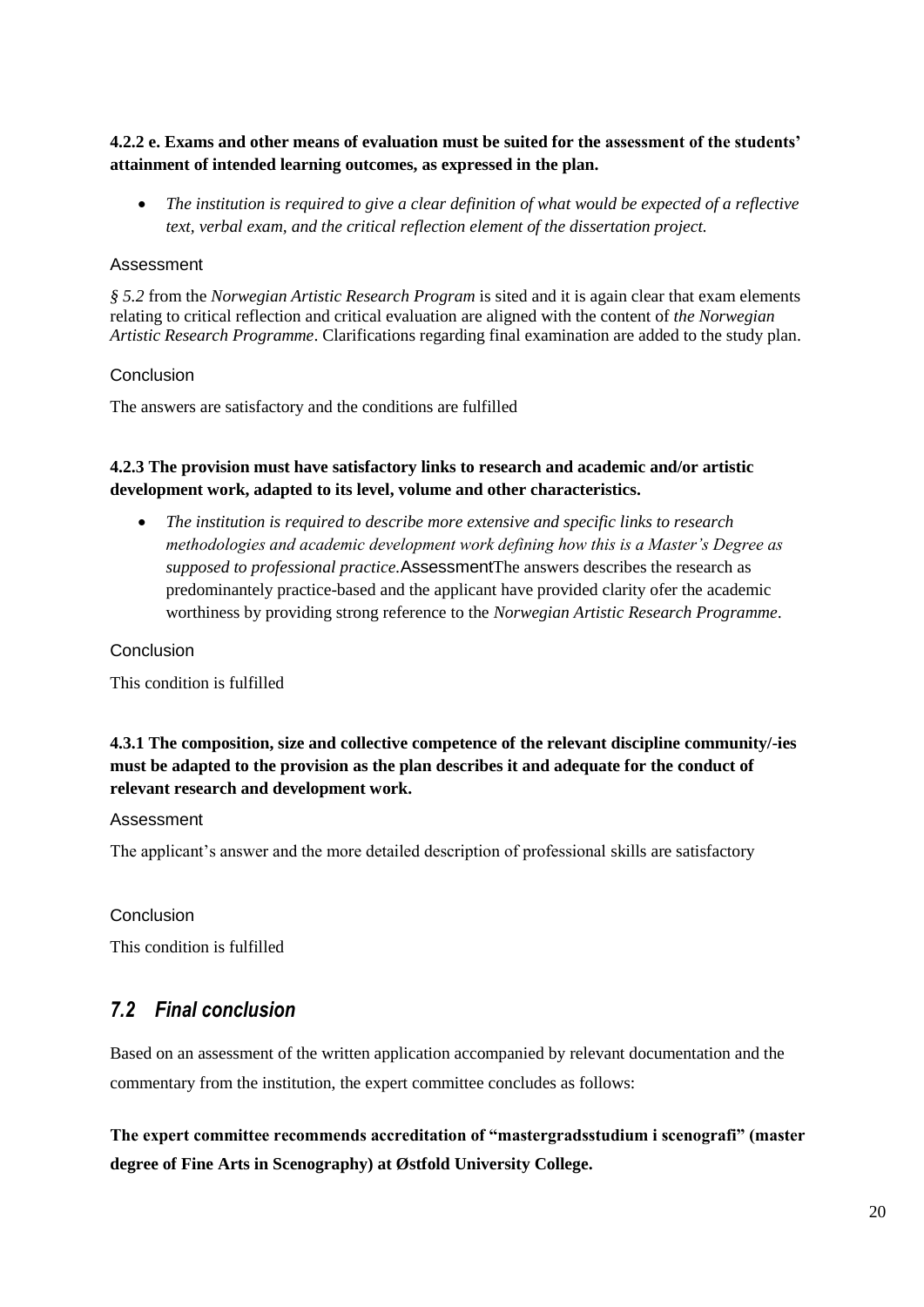# <span id="page-24-0"></span>**8 Decision<sup>2</sup>**

l

Vi viser til Høgskolen i Østfolds søknad til fristen 1. februar 2013 om akkreditering av mastergradsstudium i scenografi og romdesign (120 studiepoeng). De sakkyndige avga sin uttalelse i rapport datert 21. juni 2013 med tilleggsvurdering av 29. september 2013.

Vi vurderer at vilkårene i NOKUTs forskrift om tilsyn med utdanningskvaliteten i høyere utdanning av 28. februar 2013 nå er fylt, og har dermed truffet følgende vedtak:

Mastergradsstudium i scenografi ved Høgskolen i Østfold akkrediteres. Akkrediteringen er gyldig fra vedtaksdato.

NOKUT forutsetter at Høgskolen i Østfold fyller de til enhver tid gjeldende krav for akkreditering. I tillegg forventes at Norges informasjonsteknologiske høgskole vurderer de sakkyndiges merknader og anbefalinger i det videre arbeidet med utvikling av studiet.

For mastergradsstudier som NOKUT akkrediterer, må institusjonen selv søke Kunnskapsdepartementet om rett til å etablere studiet.

 $<sup>2</sup>$  The decision is not translated into English, but in the letter informing the applicant of the decision, we write the following: "It is NOKUT's</sup> assessment that the conditions in NOKUT's Regulations concerning NOKUT's supervision and control of the quality of Norwegian higher education of 28.02.2013 now are met, and the master degree program in Scenography (120 credits/ECTS ) at Østfold University College is accredited. The accreditation is valid from the date of the decision."